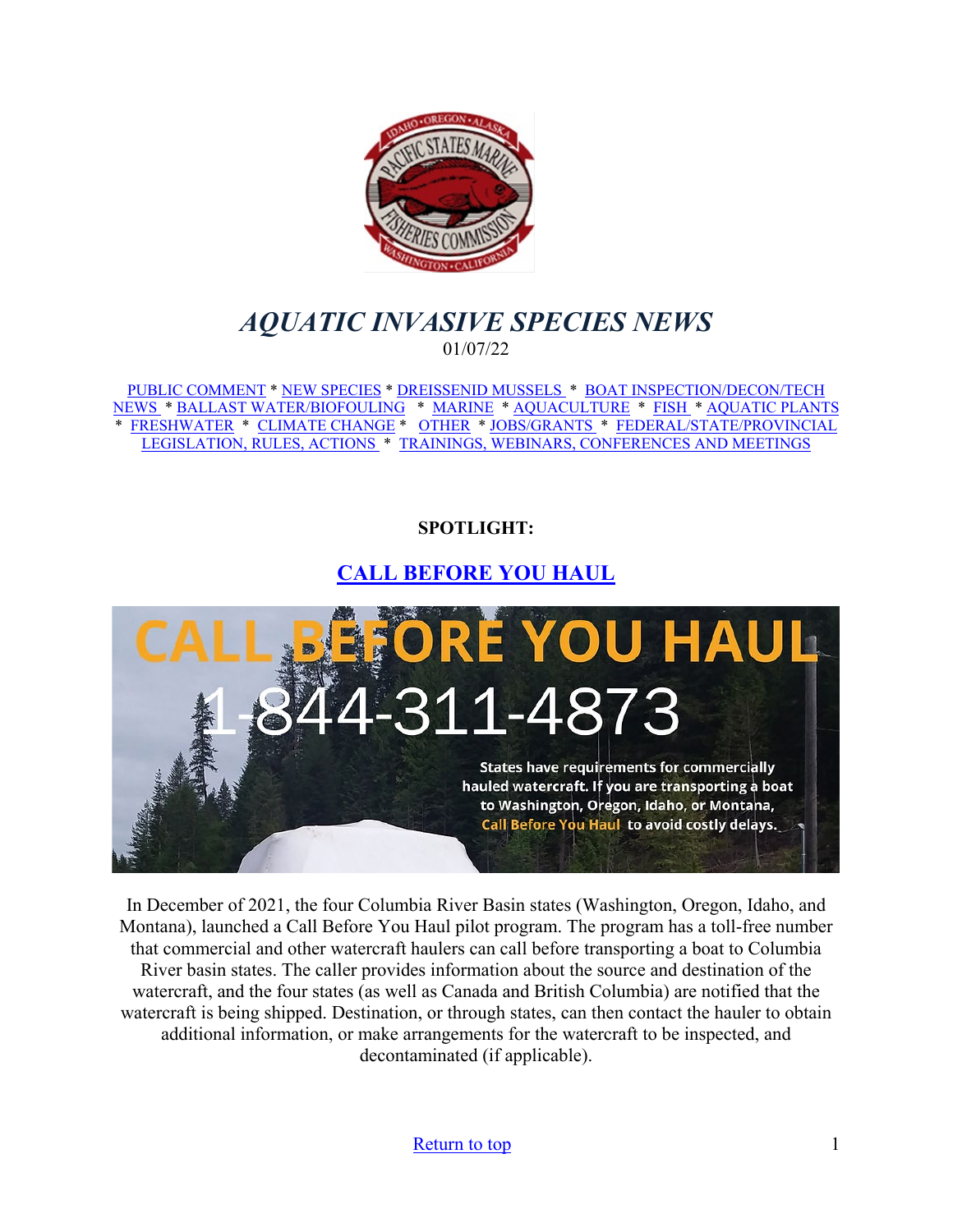The source states included in the pilot program are from the Great Lakes and Lower Colorado River regions (Arizona, Utah, Nevada, Illinois, Indiana, Michigan, Minnesota, Ohio, Wisconsin, and New York). If the pilot is successful, the program is intended to be expanded to all states and Canadian provinces.

As part of the program, information is being provided to each pilot state for uploading to its commercial hauler and overweight/oversize website and permit application system, which watercraft haulers will see when requesting transportation permits. In addition, direct outreach is being made to watercraft carriers and shippers online, boat dealerships and organizations, and boat brokers to inform them about the [program.](https://www.westernais.org/watercraft)

## **PUBLIC COMMENT**

## <span id="page-1-0"></span>[Fisheries of the Caribbean, Gulf of Mexico, and South Atlantic;](https://www.federalregister.gov/documents/2021/12/30/2021-28352/fisheries-of-the-caribbean-gulf-of-mexico-and-south-atlantic-exempted-fishing-permit)  [Exempted Fishing Permit](https://www.federalregister.gov/documents/2021/12/30/2021-28352/fisheries-of-the-caribbean-gulf-of-mexico-and-south-atlantic-exempted-fishing-permit)

NMFS announces the receipt of an application for an exempted fishing permit (EFP) from the REEF Environmental Education Foundation (REEF). If granted, the EFP would authorize the deployment of non-containment and spiny lobster traps in the Federal waters of the South Atlantic by research and contracted commercial vessels to target lionfish. The project would seek to determine the effectiveness of these traps for attracting and collecting invasive lionfish while avoiding impacts to non-target species and habitats.

**Written comments must be received on or before January 14, 2022.**

USGS invasive carp strategic framework - call for partner input Jan 14, 2022 The USGS Biological Threats and Invasive Species program is developing its next 5-year strategic framework to guide research toward supporting management of bighead, black, grass, and silver carps and preventing expansion of bighead, black, and silver carp beyond the Mississippi River basin. We invite your input on the draft. We will be holding a "kickoff" meeting on development of the framework to date and to present how we will conduct the review process from 9:00-9:30 AM on 14 January 2022. Afterward, we will distribute a copy of the draft plan for comment.

<span id="page-1-1"></span>The [link to the Teams meeting is here.](https://teams.microsoft.com/l/meetup-join/19%3ameeting_OTIyNWEwZTUtMWY4YS00MGI5LWJmNzgtODg2MDUwMTZlZGUz%40thread.v2/0?context=%7b%22Tid%22%3a%220693b5ba-4b18-4d7b-9341-f32f400a5494%22%2c%22Oid%22%3a%22002525b5-0cf7-471d-b7b8-7bafcb61f6b4%22%7d) Please share the link broadly with those within your organization who are involved in management and research on bighead, black, grass, and silver carps and who would like to participate in the review.

## **NEW SPECIES SIGHTINGS**

**Want to get more new species alerts?** USGS NAS:<https://nas.er.usgs.gov/AlertSystem/default.aspx> IMAP INVASIVES: [https://www.imapinvasives.org](https://www.imapinvasives.org/)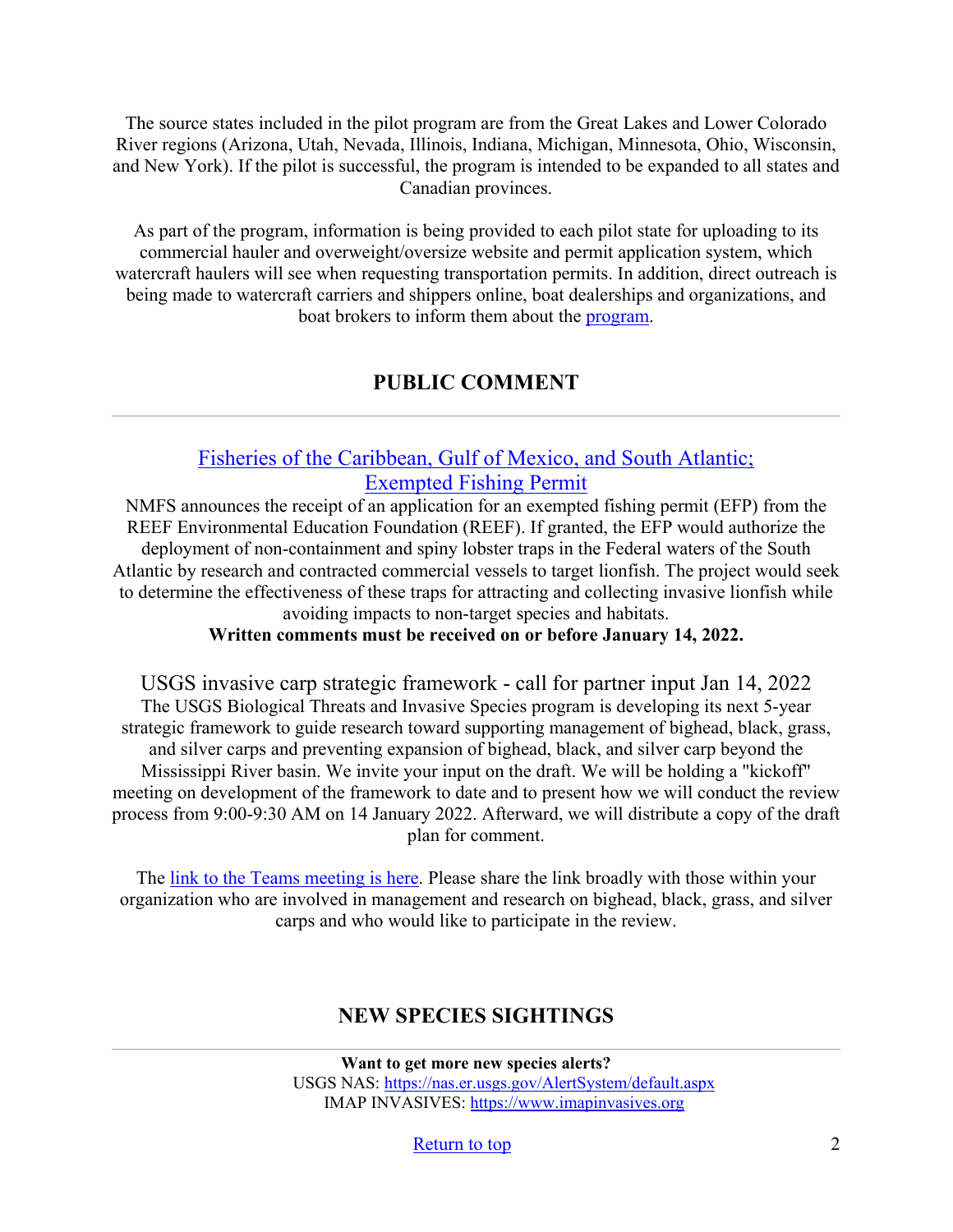#### **DREISSENIDS**

[Minnesota[\] Zebra mussels confirmed in Thunder Lake in Cass County \(12/27/21\)](https://www.dnr.state.mn.us/news/2021/12/27/zebra-mussels-confirmed-thunder-lake-cass-county)

The Minnesota Department of Natural Resources has confirmed a report of zebra mussels in Thunder Lake, near Remer in Cass County.

A lake property owner contacted the DNR in late October after finding zebra mussels on a boat lift being removed from the water for the season. A subsequent DNR shoreline search did not reveal additional zebra mussels. Two DNR K9s trained to detect zebra mussels were brought in, with the cooperation of lake property owners, to search lake properties and equipment. K9s Storm and Brady, and their conservation officer handlers Hannah Mishler and Julie Siems, checked about 20 properties and 50 pieces of equipment. They found four zebra mussels attached to equipment adjacent to the site of the original report.

#### **OTHER AIS**

[Arizona] *Tilapia zillii* [\(Redbelly Tilapia\)](https://nas.er.usgs.gov/queries/SpResults.aspx?SpeciesID=485) was found in Peoria, AZ [\[USGS NAS\]](https://nas.er.usgs.gov/queries/specimenviewer.aspx?SpecimenID=1679324)

[Texas] *[Pomacea maculata](https://nas.er.usgs.gov/queries/SpResults.aspx?SpeciesID=2633)* (giant applesnail) was found in East Fork San Jacinto River, backwater at Lake Houston, TX [\[USGS NAS\]](https://nas.er.usgs.gov/queries/specimenviewer.aspx?SpecimenID=1680180) and in Allens Creek, Sealy, TX [\[USGS NAS\]](https://nas.er.usgs.gov/queries/specimenviewer.aspx?SpecimenID=1680170)

[Utah] *[Oreochromis niloticus](https://nas.er.usgs.gov/queries/SpResults.aspx?SpeciesID=468)* (Nile Tilapia) was found in Great Salt Lake Desert, West Wendover, UT [\[USGS NAS\]](https://nas.er.usgs.gov/queries/specimenviewer.aspx?SpecimenID=1679881)

## **WATCH LIST**

[Canada] DFO wants people to report sightings of European Green Crabs in the Salish Sea. Sightings can be reported to **AISPACIFIC**@dfo-mpo.gc.ca

[Canada] [What the shell is out there? Columbia Shuswap Invasive Species Society wants help](https://www.castanet.net/news/Salmon-Arm/344047/Columbia-Shuswap-Invasive-Species-Society-wants-help-documenting-what-kinds-of-shells-are-out-there)  [documenting what kinds of shells are out there.](https://www.castanet.net/news/Salmon-Arm/344047/Columbia-Shuswap-Invasive-Species-Society-wants-help-documenting-what-kinds-of-shells-are-out-there) 

# **DREISSENID MUSSELS**

<span id="page-2-0"></span>[Tribe works to keep home of endangered fish free of invasive species \(1/3/22\)](https://www.nevadacurrent.com/2022/01/03/tribe-works-to-keep-home-of-endangered-fish-free-of-invasive-species/)

A small, unassuming two-inch mussel could stall the comeback of Nevada's threatened Lahontan cutthroat trout and endangered cui-ui sucker, but the Pyramid Lake Paiute Tribe, long time steward of the lake, has made it a mission to prevent invasive species from establishing themselves in the lake.

The Lahontan cutthroat trout were believed to have gone extinct in 1943, due to a dam that blocked their spawning ground, and the cui-ui were expected to follow.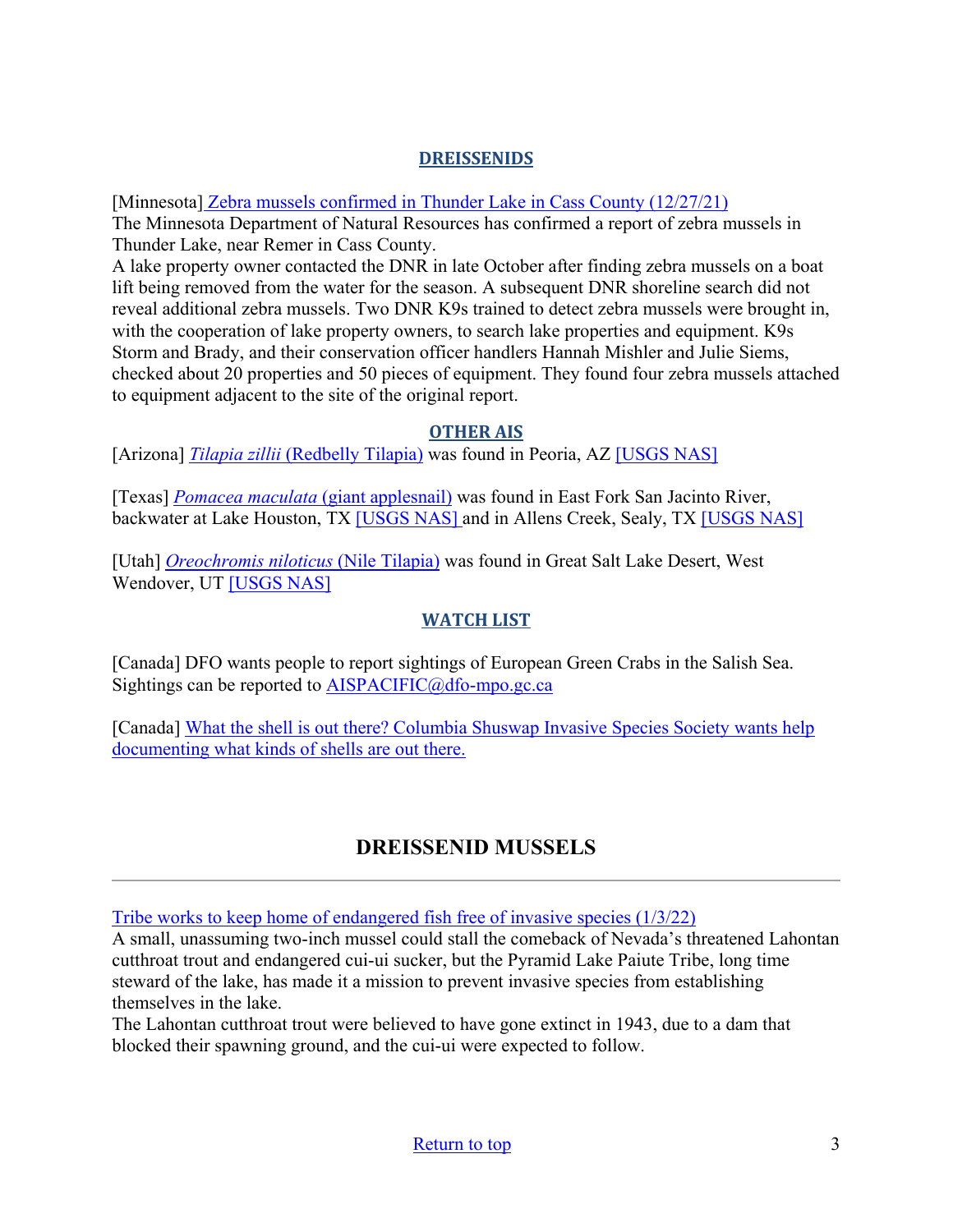But in a strike of luck, a fishery scientist eventually identified a remnant population of the Lahontan cutthroat trout surviving in a creek on the Nevada-Utah border. The remarkable find allowed the tribe to propagate the trout and successfully reintroduce it into Pyramid Lake.

## **BOAT INSPECTION/DECON/TECH NEWS**

<span id="page-3-0"></span>[\[Ontario\] New boating regs aim to reduce spread of invasive species \(12/23/21\)](https://oodmag.com/new-boating-regs-aim-to-reduce-spread-of-invasive-species/)

New provincial boating regulations focusing on "Clean, Drain, Dry" principles and practices aiming to reduce the spread of environmentally damaging invasive species come into effect on Jan. 1, 2022. Watercraft and watercraft equipment were regulated as carriers of invasive species after amendments to the Invasive Species Act following a 2021 review. A public comment period ran from April 21 to June 7.

# **BALLAST WATER/BIOFOULING**

<span id="page-3-1"></span>[Table: List of ballast water management systems that make use of Active Substances which](https://wwwcdn.imo.org/localresources/en/OurWork/Environment/Documents/Table%20of%20BA%20FA%20and%20TA,%20updated%20December%202021.pdf)  [received Basic Approval from IMO](https://wwwcdn.imo.org/localresources/en/OurWork/Environment/Documents/Table%20of%20BA%20FA%20and%20TA,%20updated%20December%202021.pdf) 

## **MARINE**

<span id="page-3-2"></span>[Invasive crab species at Lummi sea pond has experts, locals concerned \(1/5/22\)](https://www.q13fox.com/news/invasive-crab-species-at-lummi-sea-pond-has-experts-locals-concerned)

An explosion of an invasive species at the Lummi sea pond has experts concerned about what comes next. European Green Crab – a species that's only been found in Washington since the late 1990s – don't have any native predators, but they're known to eat anything and everything, according to Lummi biologist Bobbie Buzzell.

#### [Building a Better Lionfish Trap \(12/24/21\)](https://www.sierraclub.org/sierra/2021-6-winter/notes-here-there/building-better-lionfish-trap)

In Curaçao, some divers hunted for lionfish with birdcages. One diver would hold the cage door open while another tried to stick the fish inside—a cumbersome underwater feat that did little to protect divers from being stung. ElHage was not a diver, or even an inventor. He was an interior designer. But work was slow in the wake of the 2008–09 global recession, and he found himself in the hardware store looking for something a diver could use to hold a lionfish without getting stung. ElHage settled on a plastic tube and a flexible funnel cut in such a way that objects could go in but not easily come out.

## **AQUACULTURE**

<span id="page-3-3"></span>[Commentary: Theatre of aquaculture absurdities set for 2022 season \(1/2/22\)](https://seawestnews.com/theatre-of-aquaculture-absurdities-set-for-2022-season/) 2021 was a year of living dangerously for many of us as we felt the impacts of climate change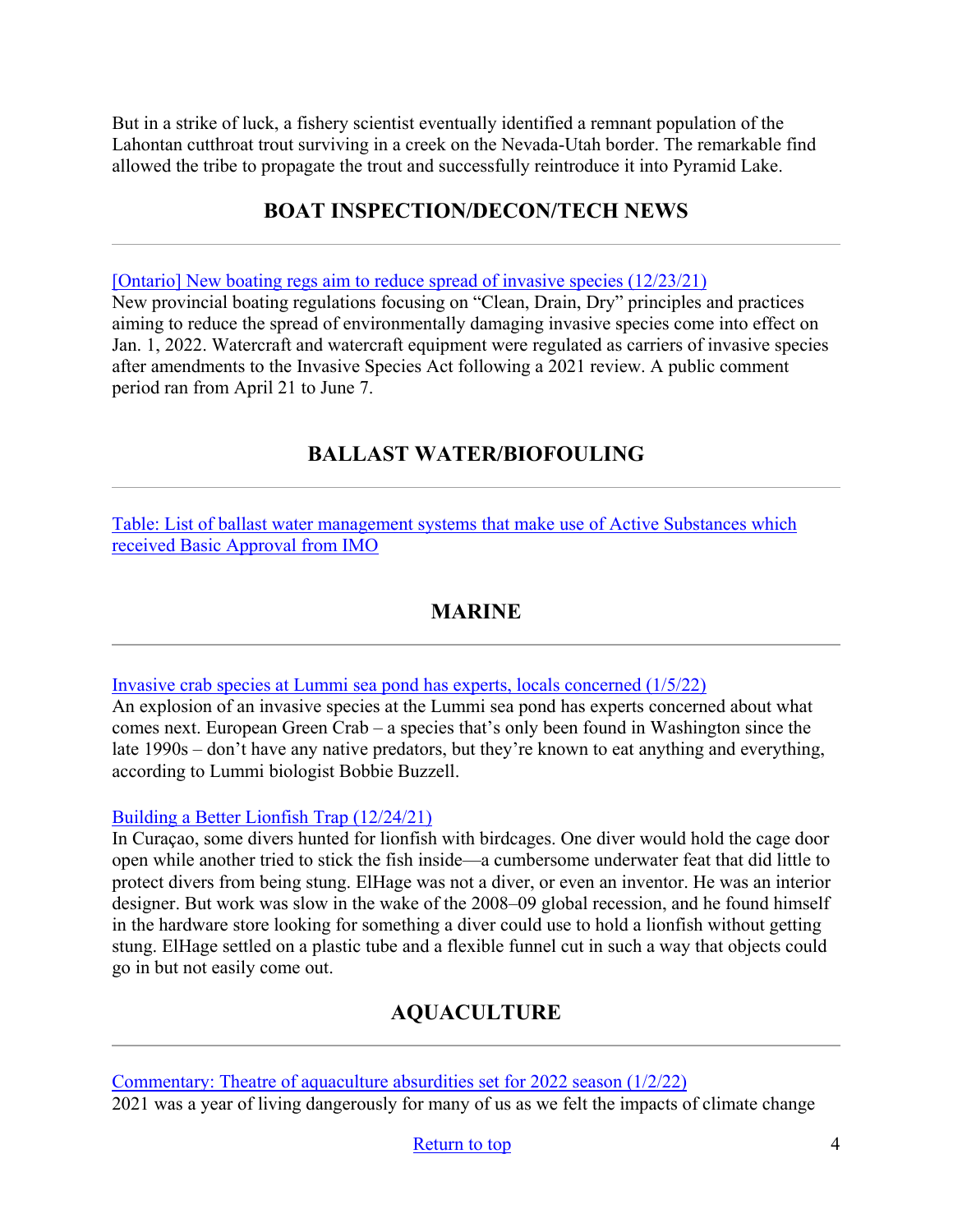and lived with the rampaging COVID-19 virus. If the past 365 days taught us anything, it is the value of making decisions based on science not activism. Unfortunately, the 'denialism industry' fed by a rabid and brainwashed 'cancel culture' is set to grow in 2022 as fear induced falsehoods keep trumping peer-reviewed facts.

#### [Growing Seaweed Fights Climate Change and Provides Food, Fertilizer and Fuel \(1/6/22\)](https://www.ecowatch.com/growing-seaweed-fights-climate-change.html)

Seaweed, a term for the diverse group of large, nonflowering marine organisms known as algae, has a wide range of uses, from food and fertilizer to fuel. It also absorbs carbon and is a potentially potent tool in fighting climate change. Seaweed is simple to grow, requiring only seawater and sunlight, and is beginning to be farmed more extensively all over the world… Seaweed farmers in California are frustrated by the permitting process, as seaweed farms in other states like Alaska, Maine and Hawaii flourish. Other than in a few local harbor or port areas, a new commercial aquaculture lease hasn't been issued in California for more than 25 years. Just last year, California's first commercial open-water seaweed farm opened in Humboldt Bay, where the local harbor district has the authority to grant its own permits.

#### [Tribe: Court of appeals ruling won't stop fish farm attempt \(12/22/21\)](https://www.peninsuladailynews.com/news/tribe-court-of-appeals-ruling-wont-stop-fish-farm-attempt/)

Jamestown S'Klallam Tribal Chairman Ron Allen vowed Tuesday to move forward with plans to establish a fish farm in Port Angeles Harbor despite a recent state Court of Appeals decision upholding the termination of its business partner's lease.

#### [Groups Again Sue Army Corps to Protect Washington's Coastal Areas and Endangered Species](https://www.commondreams.org/newswire/2021/12/20/groups-again-sue-army-corps-protect-washingtons-coastal-areas-and-endangered)  [from Industrial Shellfish Operations \(12/20/21\)](https://www.commondreams.org/newswire/2021/12/20/groups-again-sue-army-corps-protect-washingtons-coastal-areas-and-endangered)

Today, Center for Food Safety (CFS) and Coalition to Protect Puget Sound Habitat filed a lawsuit in federal court to stop the U.S. Army Corps of Engineers (Corps) from continuing the excessive expansion of industrial shellfish operations without considering the cumulative impacts to Washington's rich and diverse coastal waters. Industrial shellfish operations adversely affect Washington's shorelines and estuaries by destroying critical habitat for numerous species, including endangered and threatened salmon and killer whales. These operations harm Washington's aquatic and nearshore areas by increasing plastic netting and debris, microplastics, pesticides, and disturbances in the environment.

## **FISH**

<span id="page-4-0"></span>[Meet the mosquitofish: California scientists debate whether it's menace or messiah \(1/4/22\)](https://www.mercurynews.com/2022/01/04/meet-the-mosquitofish-california-scientists-debate-whether-its-menace-or-messiah/) A key weapon in the war on disease-carrying mosquitoes, the invasive species also threatens biodiversity. Government officials warding off deadly diseases often praise the lowly mosquitofish as a public health messiah. But some environmentalists have dubbed it the "plague minnow" and the "fish destroyer."

[Montana nonprofit is fighting to protect native fish on this historic reservation \(12/30/21\)](https://www.cnn.com/2021/12/30/us/iyw-native-fish-keepers/index.html) Cindy Benson, a member of the Confederated Salish and Kootenai Tribes, has lived her entire life in or near the Flathead Indian Reservation in western Montana.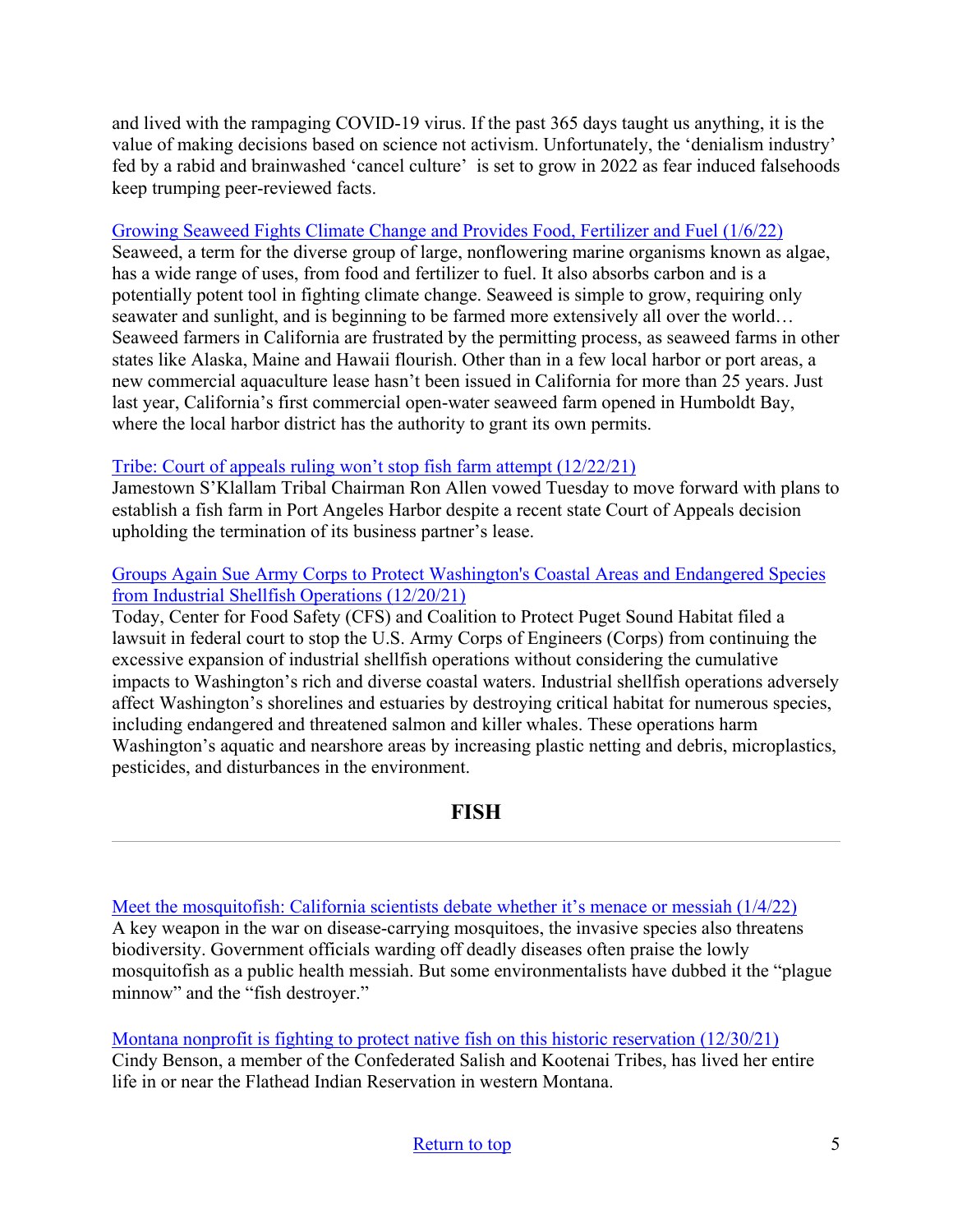She says her family lineage can be traced back as far as Chief Looking Glass in the 1800s, so Benson and generations of her family have witnessed firsthand the declining numbers of native species in the area. "Our native species are disappearing everywhere. In fish, animals, plants and insects. We need to take a stand," said Benson.

#### [Recovery from pike infestation limits fish retention \(12/29/21\)](https://www.kdll.org/post/recovery-pike-infestation-limits-fish-retention#stream/0)

Several lakes on the central Kenai Peninsula treated for invasive northern pike are showing signs of native fish recovery but fishing is still restricted in 2022.

#### [Invasive trout disrupting Glacier National Park's lakes \(12/28/21\)](https://www.telegraphherald.com/ap/national/article_ce7bcfeb-c0a2-5424-b8a7-b244725f5992.html)

In civilization, invaders change the language, diet and customs of the places they conquer. Invasive fish don't ride on chariots or tanks, but their disruption leaves almost warlike marks on the ecology. That contest plays out right now between Montana's native bull trout and invasive lake trout in the Flathead River Basin. New research indicates that while the lakers have run like Genghis Khan, the bulls might hang on if they get help.

#### [Tennessee Valley Authority to Install "Fish Fences" to Stall Asian Carp Invasion \(12/20/21\)](https://www.fieldandstream.com/conservation/tva-proposes-asian-carp-fish-fences/)

The Tennessee Valley Authority (TVA), a federally-owned electric utility company that operates throughout Tennessee, Alabama, Mississippi, and Kentucky, has released an environmental assessment that includes a unique proposal involving "fish fences" to help slow the spread of invasive carp up the Tennessee River watershed. The organization is proposing the installation of up to seven fish barriers at dams along the river.

# **AQUATIC PLANTS**

#### <span id="page-5-0"></span>[Invasive plant gets stranglehold at Minto Park in Salem, Oregon \(1/4/22\)](https://www.koin.com/news/invasive-plant-gets-stranglehold-at-minto-park-in-salem/)

At Minto Brown Island Park in Salem, you'll find ample of opportunities to recreate, but you will also find an invasive water plant growing out of control around the park The city of Salem is working with the Willamette Riverkeeper to stop the spread of the aggressive and invasive plant that has gained a stranglehold on the Willamette Slough at Minto Brown. The Willamette Riverkeeper looks at water quality, habitat health, trash and other issues happening on the 187 miles of the river. Uruguayan water primrose, also called Ludwigia, forms dense mats in slowmoving backwater channels, oxbow lakes, and sloughs, according to the city.

[\[Watch\] Tahoe's Largest AIS Control Project Underway at Taylor/Tallac Creeks \(TRPA\)](https://vimeo.com/655074252)

#### [Invasive plants are invading Tahoe. A debate rages over using herbicides to battle them](https://www.rgj.com/story/news/2021/12/22/herbicides-considered-battle-aquatic-invasive-plants-tahoe-keys/8977684002/)  [\(12/22/21\)](https://www.rgj.com/story/news/2021/12/22/herbicides-considered-battle-aquatic-invasive-plants-tahoe-keys/8977684002/)

Desperate to control aquatic invasive species in a heavily traveled Lake Tahoe waterway, two regulatory agencies are considering allowing the use of aquatic herbicides in the Tahoe Basin, a treatment method that up until now has been prohibited. The Tahoe Regional Planning Agency Governing Board and the Lahontan Regional Water Quality Control Board will decide in January if herbicides should be used on 17 acres in the Tahoe Keys to control rapidly spreading underwater invasive plants. Aquatic invasive plants have the potential to devastate Tahoe by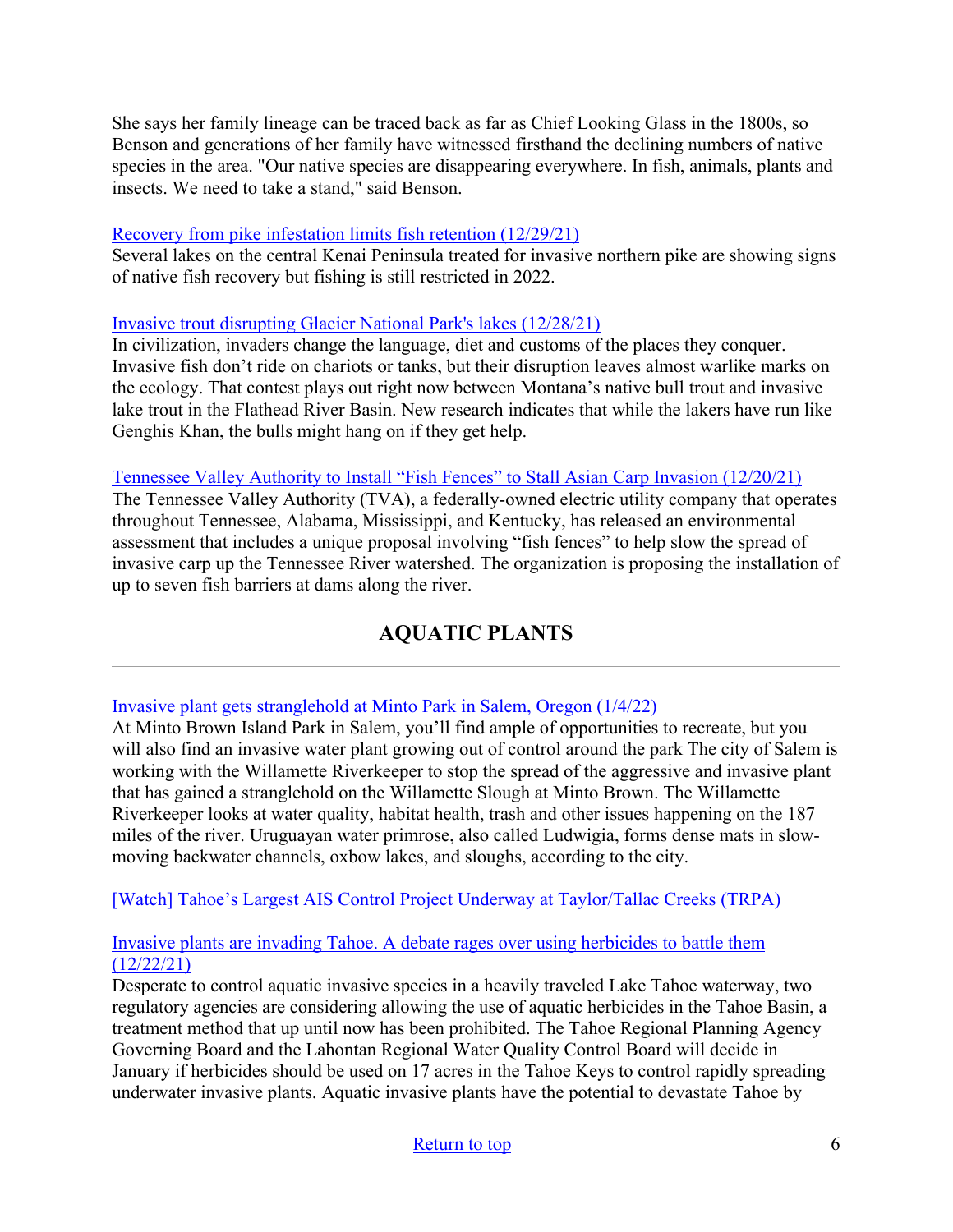<span id="page-6-0"></span>impacting lake clarity, impeding boating, negatively affecting aquatic life and contributing to algae blooms.

# **FRESHWATER**

[Invasive 'Rock Snot' Found In Upper Manistee River \(12/30/22\)](https://www.9and10news.com/2021/12/30/invasive-rock-snot-found-in-upper-manistee-river/?utm_medium=email&utm_source=govdelivery)

<span id="page-6-1"></span>An invasive algal species native to Lake Superior has been found in upper Manistee River in Kalkaska County.

# **CLIMATE CHANGE**

## [Tropical species could slither, crawl, and hop their way north as the climate warms \(1/5/22\)](https://yaleclimateconnections.org/2022/01/tropical-species-could-slither-crawl-and-hop-their-way-north-as-the-climate-warms/)

In parts of Florida, Burmese pythons gobble up rabbits and raccoons. Green iguanas destroy gardens and burrow under sidewalks. Cuban tree frogs prey on native frogs and climb into homes through windows and pipes. "I've had several people tell me stories about tree frogs coming out of a toilet or coming out of the drain in their sink," says Hardin Waddle of the U.S. Geological Survey.

#### [Climate change, invasive species found to drive native trout declines \(1/4/22\)](https://phys.org/news/2022-01-climate-invasive-species-native-trout.html)

In a new [study](https://www.science.org/doi/10.1126/sciadv.abj5471) published in Science Advances, University of Montana researchers found that climate change drives native trout declines by reducing stream habitat and facilitating the expansion of invasive trout species.

#### [How Climate Change Amplifies Damage from Invasive Species \(12/23/21\)](https://www.agweb.com/opinion/how-climate-change-amplifies-damage-invasive-species)

Economic and environmental damage to U.S. agriculture from the introduction of plant and animal species as well as insect pests and diseases from foreign countries has been an increasing concern to American farmers and ranchers in recent decades, and it seems likely to only get worse in the future as climate change expands the climatic zones vulnerable to these so-called invasive alien species (or IAS). The most comprehensive estimate of the economic impact of these IAS came in 2005, when several Cornell University scientists estimated that nearly \$120 billion in damages to the U.S. economy from invasive plants, pathogens, diseases, and animals, with about half of that damage accruing to U.S. agriculture. Other economic sectors that are impacted by IAS include maritime and river shipping, fishing, forestry, food processing, and recreation. Public health is also impacted, as some of the IAS are zoonotic pathogens which also affect humans, such as the Zika virus, parrot fever, West Nile fever, and influenza.

#### [Farmed seafood supply at risk if we don't act on climate change \(12/13/21\)](https://www.sciencedaily.com/releases/2021/12/211213111643.htm)

The supply of farmed seafood such as salmon and mussels are projected to drop 16 per cent globally by 2090 if no action is taken to mitigate climate change, according to a new study. Ocean-farmed seafood or mariculture is often seen as a panacea to the problems of depleted stocks of wild fish and growing human demand and is expected to grow substantially in the coming years. But the new modelling study highlights the industry is as vulnerable to the effects of climate change as any other. If we continue to burn fossil fuels at our current rate, the amount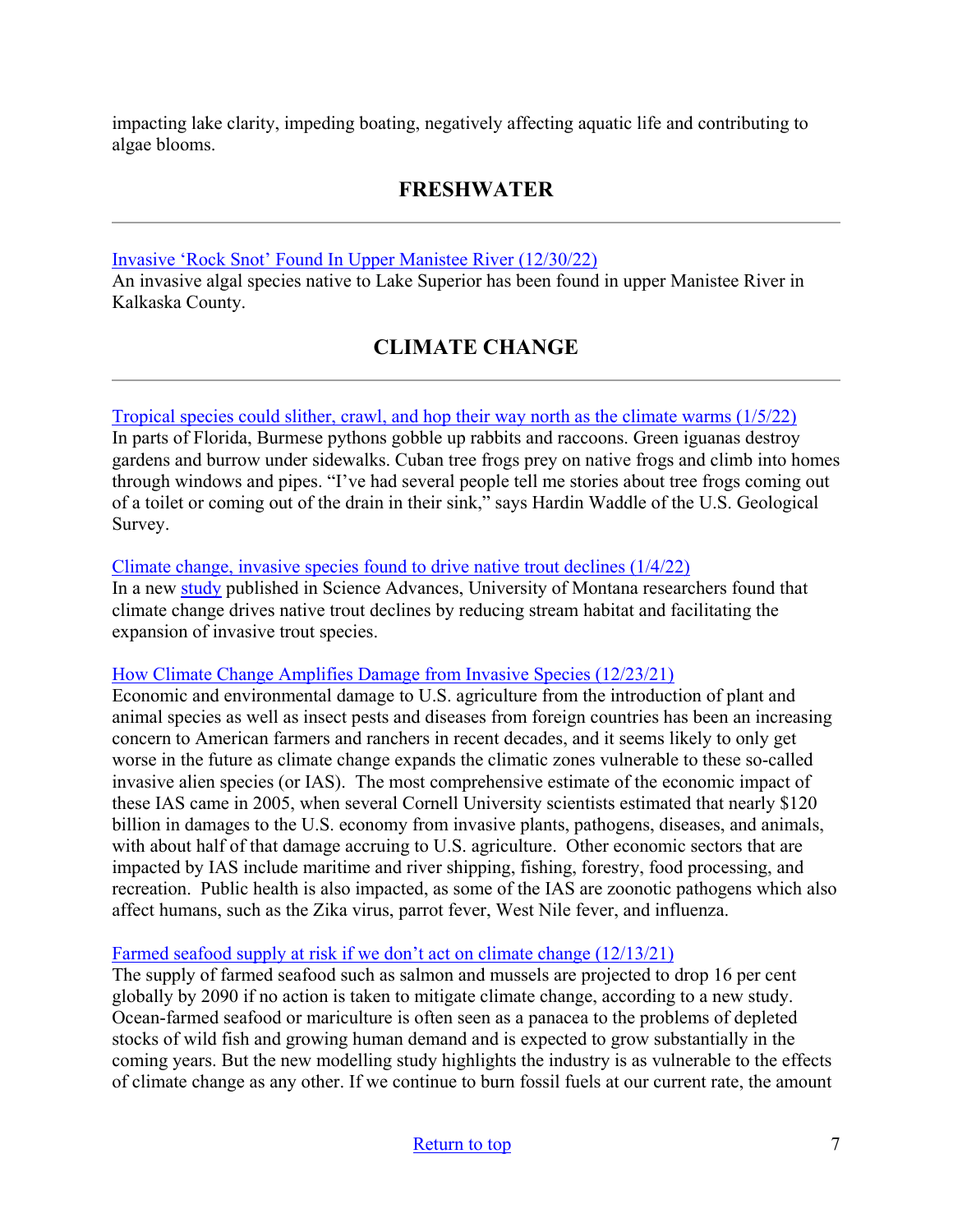<span id="page-7-0"></span>of seafood such as fish or mussels able to be farmed sustainably will increase by only eight per cent by 2050, and decline by 16 per cent by 2090.

## **OTHER**

#### [Scientists Pull Animal DNA Out of Thin Air \(1/6/22\)](https://www.smithsonianmag.com/science/scientists-pull-animal-dna-out-of-thin-air-180979324/)

When geneticist Elizabeth Clare placed 70 small filters around England's Hamerton Zoo Park last year, there was an air of hope. Clare intended for the traps to collect DNA from the sky, allowing scientists to identify the animals present in each enclosure. What she hadn't caught wind of yet, however, was that another team of scientists, more than 500 miles away, was conducting a similar experiment in the Copenhagen Zoo. Independently, and surprisingly, both teams succeeded.

Two new proof-of-concept studies published today in the journal Current Biology are among the first to show that tiny fragments of DNA in the air can be used to detect different species. The non-invasive approach could be especially useful for detecting rare, invasive and otherwise hardto-find animals. The discovery was made simultaneously by the two independent research groups, one based in Denmark, and the other based in the United Kingdom and Canada.

## [Invasive species cost the US \\$21 billion per year, study finds \(1/4/22\)](https://news.wgcu.org/2022-01-04/invasive-species-cost-the-us-21-billion-per-year-study-finds)

Invasive species are increasing worldwide due to mounting global trade, and a new study has found that these mammals, bugs and bacteria cost the US economy more than \$21 billion per year, with agriculture the sector most affected. "The biggest proportion of these costs are actual damages," said Drew Kramer, a biologist at the University of South Florida and co-author of [the](https://www.sciencedirect.com/science/article/pii/S0048969721063968?via%3Dihub)  [study in the journal Science of the Total Environment.](https://www.sciencedirect.com/science/article/pii/S0048969721063968?via%3Dihub) Researchers used a global database called InvaCost to assess only "observed, highly reliable costs related to invasive species," from 1960 to 2020, according to the study. Data showed that in the 1960s, annual costs of invasive species were \$2 billion. By 2010 to 2020, these costs were \$21.08 billion per year.

#### [One Way To Counter The Ill Effects Of Hawaii's Invasive Species: Eat Them \(1/3/22\)](https://www.civilbeat.org/2022/01/one-way-to-counter-the-ill-effects-of-hawaiis-invasive-species-eat-them/)

Hawaii's recent history of introducing species is laced with good intentions and negligence. Mongoose were introduced to control rat populations, taape as a food source to relieve the strain on ehu and onaga fish stocks. In both cases, the introduced species became malignant. So consuming them is doubly beneficial, according to University of Hawaii West Oahu environmental scientist Daniel Lipe. Given how invasives have broken the ecological balance, consuming them is an act of stewardship.

## [The Top 10 Invaders in Washington: Wild Pigs, Monster Fish, Killer Flowers and More](https://www.chronline.com/stories/the-top-10-invaders-in-washington-wild-pigs-monster-fish-killer-flowers-and-more,281481?)  [\(12/23/21\)](https://www.chronline.com/stories/the-top-10-invaders-in-washington-wild-pigs-monster-fish-killer-flowers-and-more,281481?)

Recent news stories told of the Lummi Nation, west of Bellingham, describing a tiny, invasive crab — about 3 inches across the shell — as an "environmental disaster" and "one of the most destructive" aquatic creatures in the world. The European green crab is on the list of the Top 10 Washington state invasive species, compiled by Justin Bush, executive coordinator at the Washington Invasive Species Council.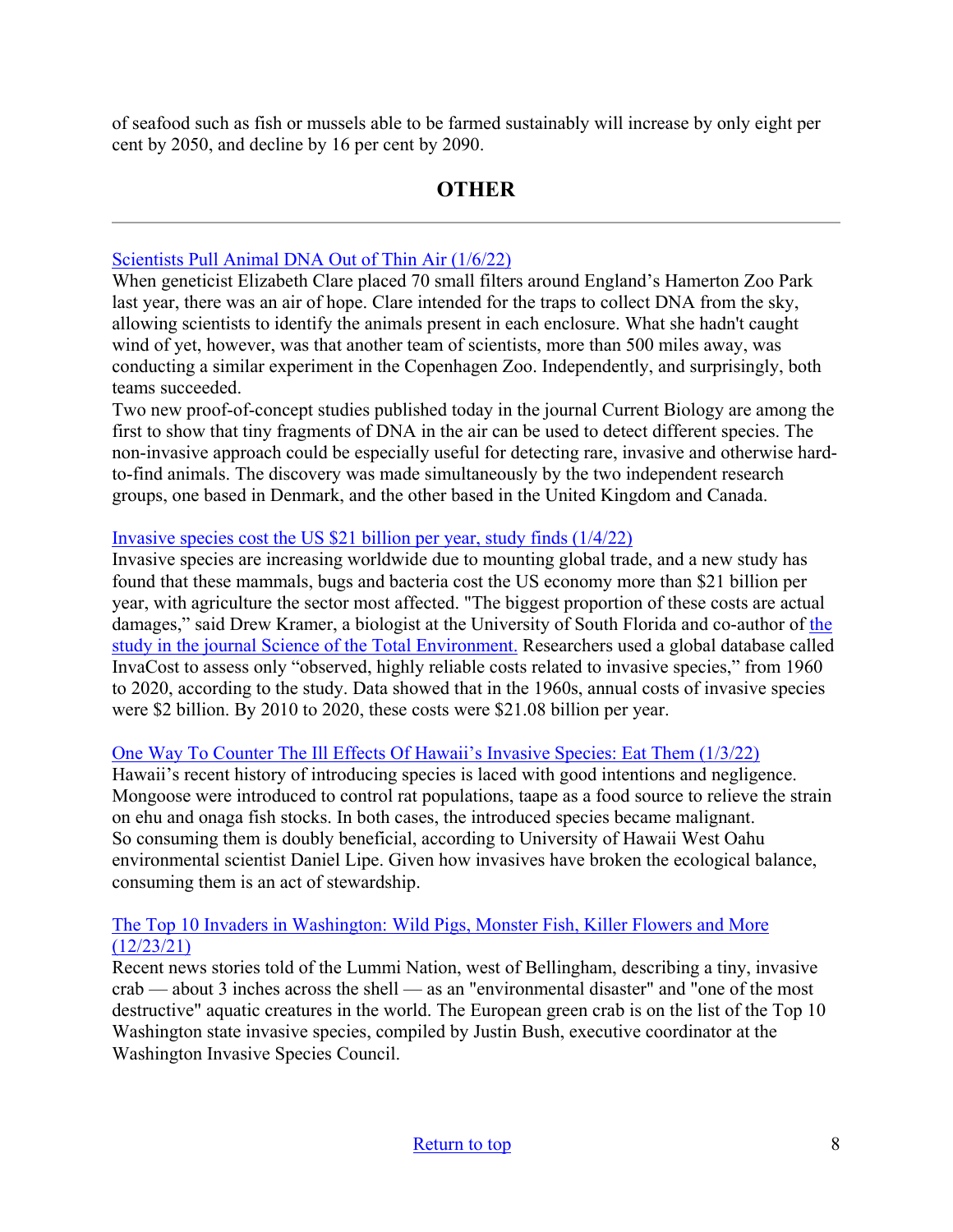These are take-no-prisoners organisms, not native to the ecosystem and on the march. They've arrived by boat, uninvited passengers on cargo ships. They've been introduced by accident, and sometimes on purpose by sometimes-naïve types believing they're doing something good.

[Feral Hog Invasions Leave Coastal Marshes More Susceptible to Climate Change \(11/16/21\)](https://nicholas.duke.edu/news/feral-hog-invasions-leave-coastal-marshes-more-susceptible-climate-change?utm_source=feedburner&utm_medium=email) Coastal marshes that have been invaded by feral hogs recover from disturbances up to three times slower than non-invaded marshes and are far less resilient to sea-level rise, extreme drought and other impacts of climate change, a new study led by scientists at Duke University and the University of Massachusetts Boston (UMB) finds. "Under normal circumstances, marshes can handle and recover from drought or sea level rise, given time, but there is no safety net in place for hog invasions," said Brian Silliman, Rachel Carson Distinguished Professor of Marine Conservation Biology at Duke, who co-authored the study. "Marshes that are invaded by hogs recover slower from drought, are less resilient to erosion, and hemorrhage carbon dioxide back into the air as hogs turn vast areas of the marsh into mud pits," Silliman said. "Based on data from our experiments, our disturbance-recovery model suggests full marsh recovery could take an extra 80 to 100 years," he said.

# **OUTREACH AND EDUCATION**

#### [Science News for Students - Explainer: What is an invasive species? \(1/6/22\)](https://www.sciencenewsforstudents.org/article/explainer-invasive-species-plants-animals-ecosystems)

Feral pigs. Green iguanas. Red imported fire ants. Asian carp. Your pet cat. All of these critters have one thing in common. They're troublemaking intruders, coming to a native habitat near you. Scientists call them invasive species.

## **JOBS/GRANTS**

<span id="page-8-0"></span>[Biologist/Ecologist \(Terrestrial Invasive Species Program Manager\)](https://www.usajobs.gov/job/627425300) Department: Department of the Interior Agency: Geological Survey Number of Job Opportunities & Location(s): 1 vacancy - Location Negotiable After Selection, United States Salary: \$108,885.00 to \$141,548.00 / PA Series and Grade: GS-0401/0408-14 **Open Period: Monday, January 3, 2022 to Friday, January 14, 2022**  Position Information: Permanent - Full-time Who May Apply: Career transition (CTAP, ICTAP, RPL), Open to the public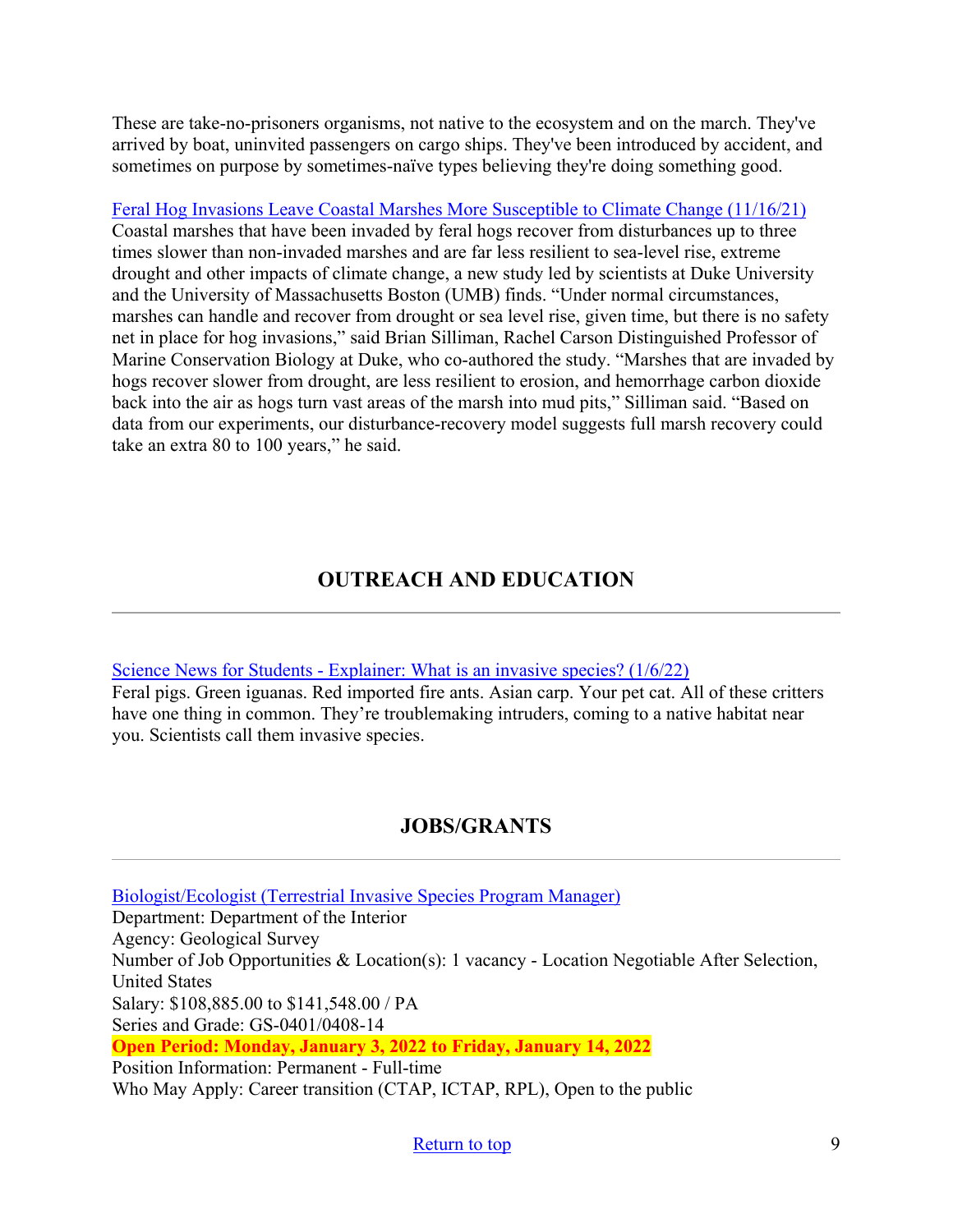[The Coastal Oregon Marine Experiment Station \(COMES\) at Oregon State University invites](https://jobs.oregonstate.edu/postings/110683)  [applications for a tenure-track Assistant Professor in Marine Fisheries.](https://jobs.oregonstate.edu/postings/110683) The successful candidate will develop and maintain an externally funded program conducting original and independent research and training in marine fisheries science, especially as related to the commercially exploited fish resources of Oregon and the Pacific Northwest. This person will be an Oregon State University professor who devotes 50% of their time to Oregon Department of Fish and Wildlife-related work and direct assistance to the agency. This position is also expected to contribute to the teaching mission of the Department of Fisheries, Wildlife, and Conservation Sciences. As a member of COMES, the successful candidate will be expected to work closely with coastal communities and with federal, state, and private organizations in support of the COMES mission to "understand, utilize, and sustain marine resources and coastal ecosystems in order to benefit the citizens of Oregon, the Pacific Northwest, the Nation, and the World." The candidate will be expected to demonstrate a commitment to diversity, equity, and inclusion through annually reviewed activities and trainings. Please direct questions to Dr. Will White at will.white $@o$ regonstate.edu Full information and application details at <https://jobs.oregonstate.edu/postings/110683>

**Apply by 1/15/2022 for full consideration.**

#### [Vertebrate Pest Management Advisor Applied Research and Extension](https://careers.wildlife.org/jobs/view/vertebrate-pest-management-advisor/59971851/?utm_medium=email&utm_source=getresponse&utm_content=This+Week%27s+eWildlifer+%26+TWS+Talks&utm_campaign=)

Location Headquarters: Napa County

Serving Napa, Lake, and Solano Counties, California

PURPOSE: The Vertebrate Pest Management Advisor will implement an innovative extension education and applied research program to address high priority needs and problems related to vertebrate pest impacts in annual and perennial crops.

The advisor will be anticipated to work as a generalist with the ability to bring solutions for the broad variety of vertebrate pests impacting crops and production systems.

The Advisor will complement the existing Pest Vertebrate CE Specialist and Wildlife and Human Conflicts Advisor in the ANR network. Accordingly, the advisor will work closely with UC ANR Wildlife and Pest Program Team, UC ANR IPM program, and specific annual and perennial crop work groups and program teams.

HOW TO APPLY: If interested in this position, please review further details regarding major duties/responsibilities and qualifications at https://ucanr.edu/about/jobs/. To apply for this position, please visit: https://recruit.ucanr.edu/ and choose "applicants" (refer to position #21- 41). To assure full consideration, **application packets must be received by January 21, 2022; open until filled.**

[West Multnomah Soil & Water Conservation District](https://wmswcd.org/2022-conservation-internships-job-announcement/) is looking for two uniquely talented and experienced individuals to join our team. We're hiring one Field Conservation Intern and one GIS & Field Conservation Intern for the 2022 field season.

Both internships are part-time. [Visit our website](https://wmswcd.org/2022-conservation-internships-job-announcement/) to learn more about the positions and how to apply. 1) Field Conservation Intern, and 2) GIS & Field Conservation Intern Location: Portland, Oregon; Pay: \$17.31/hr; Work hours: 20 hrs/week, 2-3 days/week **Application deadline: 5:00pm PST Friday, January 28, 2022**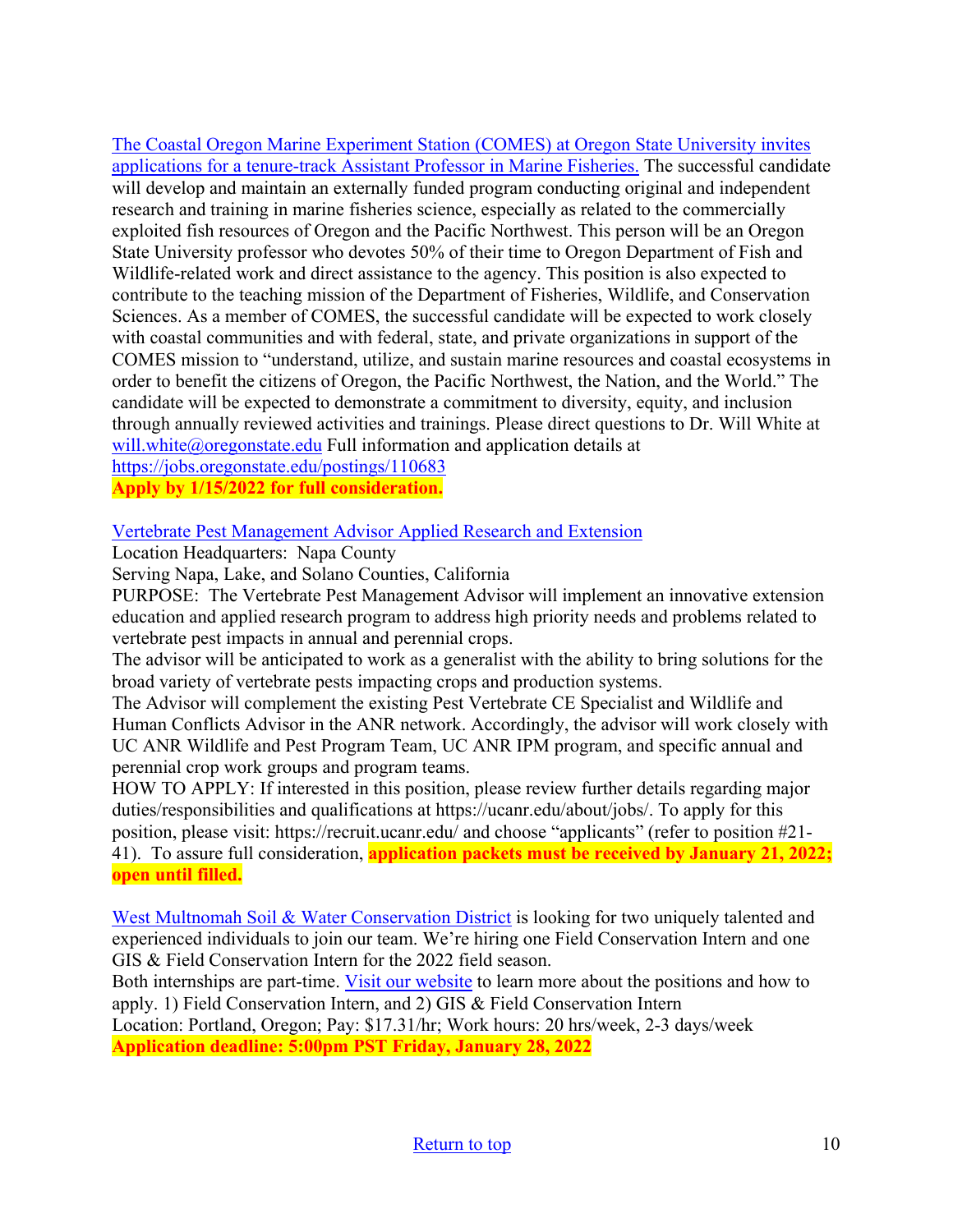## [Wildlife Technicians. UW-Madison Sierra Nevada, California, United States](https://careers.wildlife.org/jobs/view/wildlife-technicians/60063903/?utm_medium=email&utm_source=getresponse&utm_content=This+Week%27s+eWildlifer+%26+TWS+Talks&utm_campaign=)

Up to ten field technicians are needed to undertake field work for bioacoustics research projects throughout National Forests in the Sierra Nevada region in California. This monitoring program uses autonomous recording units (ARUs) to survey for avifauna and provide information for several research and management programs studying forest owls and songbirds. This multi-year research project focuses largely on the distribution of California spotted owls and the invasive barred owl, in order to provide information vital to the successful management of both species at broad spatial scales in the Sierra Nevada. Additional research is being conducted on the distributions of forest owls and songbirds across the range. Start and end dates for this position are dependent on snowpack, but the season will likely run mid-April to late-July. Target start date of April 18, with the end date in mid-late July. Pay is \$16-\$18/hour depending on experience, plus per diem (up to \$200/week) when fieldwork requires overnight camping.

#### [Now accepting applications: 2023 John A. Knauss Marine Policy Fellowship Program](https://caseagrant.ucsd.edu/fellowships/john-a-knauss-marine-policy-fellowship)

The Knauss Fellowship provides a unique educational experience to graduate students who have an interest in ocean, coastal, and Great Lakes resources and in the national policy decisions affecting those resources. The program, which is sponsored by the NOAA's National Sea Grant College Program, matches highly qualified graduate students with hosts in the legislative and executive branches of government located in the Washington, D.C. area for a one-year paid fellowship.Past fellows have developed successful careers in a variety of sectors, including government, academia, consulting, private companies, and nonprofit.

#### [NOAA Inclusive Fisheries Internship Program Seeks Undergraduate Applicants for 2022](https://www.fisheries.noaa.gov/feature-story/noaa-inclusive-fisheries-internship-program-seeks-undergraduate-applicants-2022-summer?utm_medium=email&utm_source=govdelivery)  [Summer Program](https://www.fisheries.noaa.gov/feature-story/noaa-inclusive-fisheries-internship-program-seeks-undergraduate-applicants-2022-summer?utm_medium=email&utm_source=govdelivery)

IN FISH! is an inclusive internship program sponsored by NOAA Fisheries and partners in academia and non-governmental research institutions.

Our IN FISH! interns take a two-credit course, work with a mentor on a science or management project, and participate in career-building workshops and symposia. At the end of the program, students present their project work in a symposium open to the public. Projects are tailored to meet the student's interests and career goals.

The 2022 program runs from June 6 through August 12. **Application deadline is 11:59 p.m. EST February 18, 2022**. Late applications may be considered; however, we will give priority to those submitted by the deadline. Applicants must be U.S. citizens. Participants receive a \$5,000 stipend and tuition is covered. Travel, housing, and food expenses are also covered when the program is residential.

#### GRANTS

[NOAA-NOS-NCCOS-2022-2006972](https://www.grants.gov/web/grants/view-opportunity.html?oppId=334906)  [Understanding multi-stressor impacts on marine ecosystems under climate change](https://www.grants.gov/web/grants/view-opportunity.html?oppId=334906) Department of Commerce **Closing Date for Applications: Jan 18, 2022**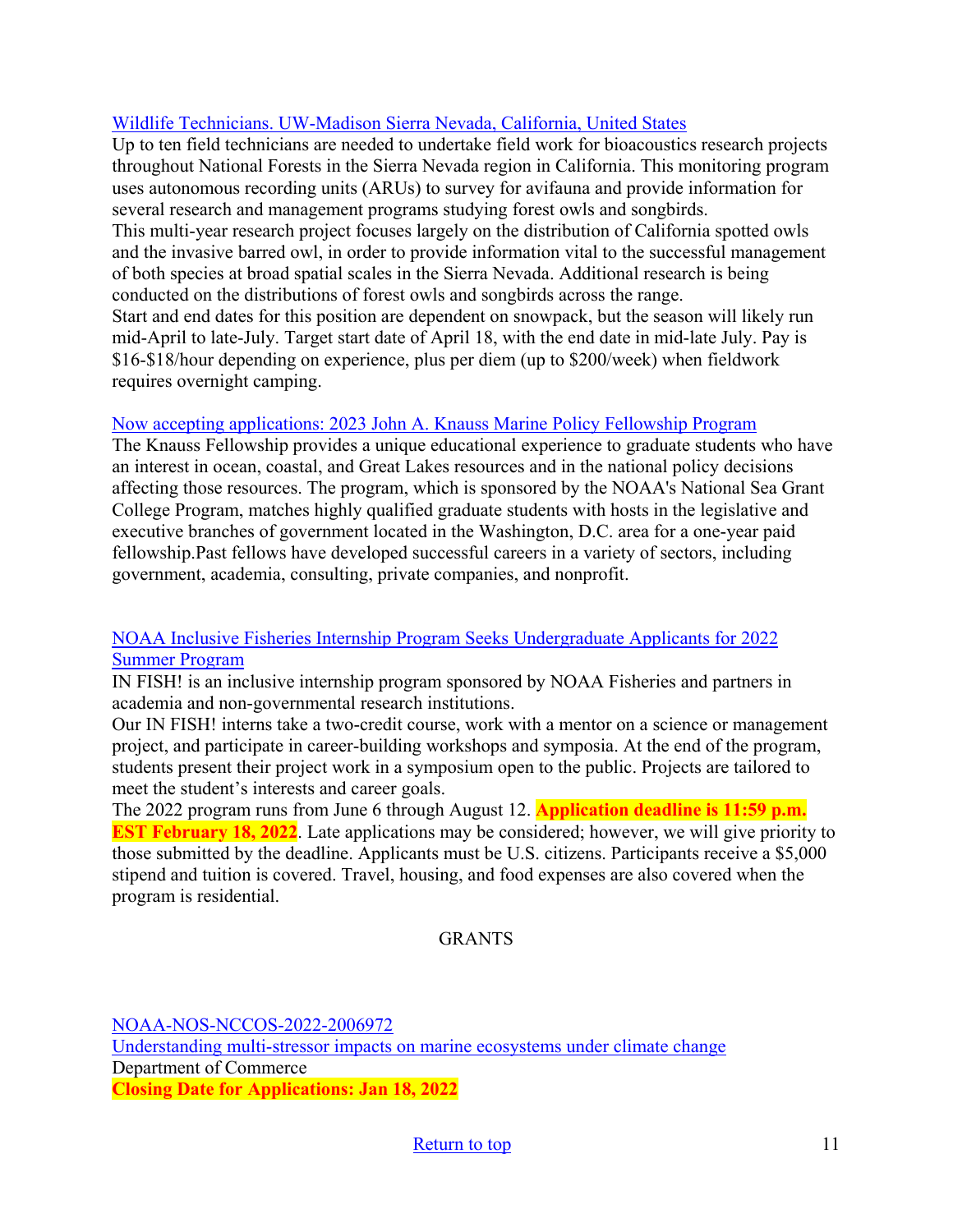The purpose of this document is to advise the public that NOAA/NOS/National Centers for Coastal Ocean Science (NCCOS)/Competitive Research Program (CRP) [formerly Center for Sponsored Coastal Ocean Research (CSCOR)/Coastal Ocean Program (COP)], the NOAA Climate Program Office (CPO), and the NOAA Ocean Acidification Program (OAP), in partnership with the NOAA Office of National Marine Sanctuaries (ONMS) and the NOAA Integrated Ocean Observing System (IOOS), are soliciting proposals to understand the combined impacts of multiple stressors on the function and health of marine ecosystems within the context of climate change. This information will be used to improve place-based management of marine protected areas and enable the proactive protection of these critical ecosystems under future climate scenarios. Climate change is exacerbating existing environmental stressors (e.g., hypoxia, harmful algal blooms, and ocean acidification) through changes to the fundamental drivers of ecosystems (e.g., temperature, precipitation, seasonal cycles, and biogeochemistry).

## [NMFS-Sea Grant Fellowship Call for Applications](https://caseagrant.ucsd.edu/fellowships/2022-nmfs-sea-grant-fellowship-in-population-and-ecosystem-dynamics-and-marine-resource)

The National Sea Grant College Program and the National Marine Fisheries Service (NMFS) support a Ph.D. graduate fellowship in two specific areas:

- Population and ecosystem dynamics
- Marine resource economics

The fellowships offered within this program are aimed at training the next generation of specialized experts in fisheries management.

Important Information:

Deadline: **Applications are due to California Sea Grant by January 27, 2022, 5 p.m. PST** Funding Availability: \$54,166 per year for up to three years Anticipated start date: August 1, 2022, with projects to be completed by July 31, 2025

## [NOAA-NOS-NCCOS-2022-2007023](https://www.grants.gov/web/grants/view-opportunity.html?oppId=335726)

## [Harmful Algal Bloom Control Technologies Incubator](https://www.grants.gov/web/grants/view-opportunity.html?oppId=335726)

Department of Commerce

The purpose of this document is to advise the public that NOAA/NOS/National Centers for Coastal Ocean Science (NCCOS)/Competitive Research Program (CRP) [formerly Center for Sponsored Coastal Ocean Research (CSCOR)/Coastal Ocean Program (COP)] is soliciting proposals from the Cooperative Ecosystems Studies Units (CESU) to implement a 5-year Harmful Algal Bloom (HAB) Control Technologies Incubator (HCTI) under the auspices of the NCCOS/CRP Prevention, Control and Mitigation of HAB Program (PCMHAB). This funding opportunity will provide support for one award to develop and administer a national program that accelerates the development and application of HAB control approaches. To accomplish this, the main objective of the HCTI will be to fund extramural proof of concept, innovative HAB control technology projects to assess their feasibility. Promising technologies will then be encouraged to apply to relevant future PCMHAB competitive funding announcements independent from the HCTI. In addition, the other objective of the HCTI will be to provide guidance to end users and stakeholders on navigating the relevant licensing and permitting processes (e.g., National Environmental Protection Act and Federal Insecticide, Fungicide, and Rodenticide Act requirements) relevant to the applicability of proven control methods during responses to ongoing HAB events. The proposals must address how the HCTI will accomplish these two objectives. This funding opportunity is intended to support the administration of the HCTI and is not intended to directly support individual research projects or short term activities on specific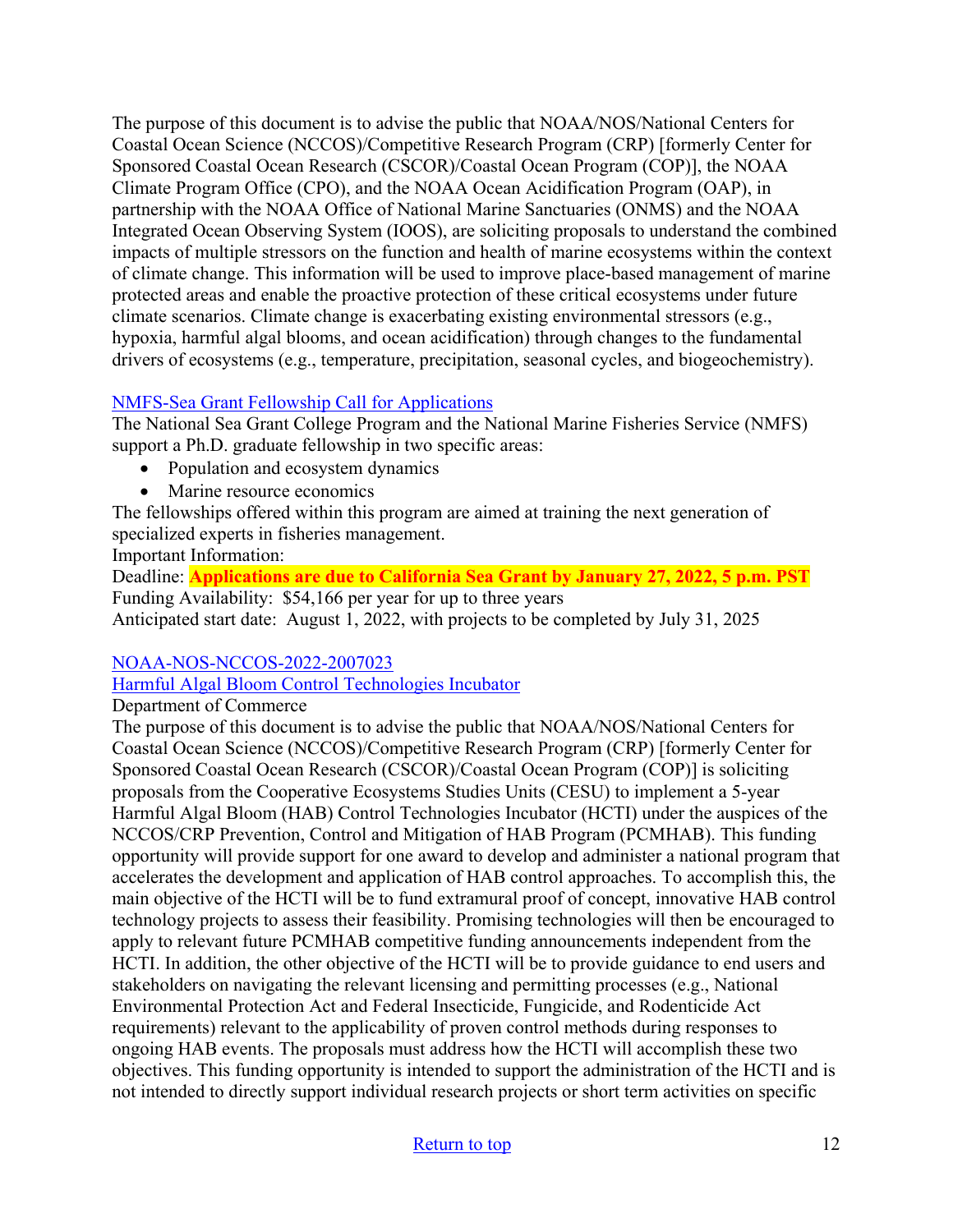local coastal HAB issues. Funding is contingent upon the availability of Fiscal Year 2022 Federal appropriations. If funds become available for this program, one project for a HCTI will be funded for approximately \$1.5M/year for 5 years, not to exceed \$7.5M over that period. If successful, the selected project may receive an additional \$7.5M for a second and final 5 year period of performance. It is anticipated that projects funded under this announcement will have a September 1, 2022 start date. **Current Closing Date for Applications: Jan 27, 2022**

#### [National Fish and Wildlife Foundation Emergency Coastal Resilience Fund 2021 Request for](https://www.google.com/url?q=https://lnks.gd/l/eyJhbGciOiJIUzI1NiJ9.eyJidWxsZXRpbl9saW5rX2lkIjoxMDEsInVyaSI6ImJwMjpjbGljayIsImJ1bGxldGluX2lkIjoiMjAyMTEyMDIuNDk2NDEwNjEiLCJ1cmwiOiJodHRwczovL3d3dy5uZndmLm9yZy9jb2FzdGFscmVzaWxpZW5jZS9lbWVyZ2VuY3kvUGFnZXMvaG9tZS5hc3B4P3V0bV9tZWRpdW09ZW1haWwmdXRtX3NvdXJjZT1nb3ZkZWxpdmVyeSJ9.Ooh_DqGNJHSaRhURSbRM2TjOI7V-NfWpTfeNYm-WOy8/s/725557401/br/122097868443-l&source=gmail&ust=1638577950803000&usg=AOvVaw3u5_6c16DJQSkVnUkW7_Ql)  [Proposals \(RFP\) Released](https://www.google.com/url?q=https://lnks.gd/l/eyJhbGciOiJIUzI1NiJ9.eyJidWxsZXRpbl9saW5rX2lkIjoxMDEsInVyaSI6ImJwMjpjbGljayIsImJ1bGxldGluX2lkIjoiMjAyMTEyMDIuNDk2NDEwNjEiLCJ1cmwiOiJodHRwczovL3d3dy5uZndmLm9yZy9jb2FzdGFscmVzaWxpZW5jZS9lbWVyZ2VuY3kvUGFnZXMvaG9tZS5hc3B4P3V0bV9tZWRpdW09ZW1haWwmdXRtX3NvdXJjZT1nb3ZkZWxpdmVyeSJ9.Ooh_DqGNJHSaRhURSbRM2TjOI7V-NfWpTfeNYm-WOy8/s/725557401/br/122097868443-l&source=gmail&ust=1638577950803000&usg=AOvVaw3u5_6c16DJQSkVnUkW7_Ql)

NFWF's funding comes directly from the Extending Government Funding and Delivering Emergency Assistance Act, (PL 117-43) to support projects that increase the resilience of wildlife habitat and coastal communities impacted by hurricanes and wildfires in 2020 and 2021. Under the same authorities as NFWF's National Coastal Resilience Fund, NFWF will award approximately \$24 million in grants through this RFP for practices that help restore wetlands, build living shorelines, improve hydrologic flow, reduce hazardous fuels, and generally enhance natural systems. The Request for Proposals is officially launched November 17, 2021 and **will close on February 3, 2022,** when the Full Proposals are due. Due to the emergency nature of these funds, a non-federal match is not required. The RFP can be found here: <https://www.nfwf.org/coastalresilience/emergency/Pages/home.aspx>

You can find additional application instructions on the webpage in the "Tip Sheet."

## SAVE-THE-DATE GRANT ANNOUNCEMENT

California State Parks Division of Boating and Waterways (DBW) expects to open the application window for the 2022 [Quagga and Zebra Mussel Infestation Prevention Program](http://dbw.parks.ca.gov/?page_id=28822)  [Grant Cycle in March 2022,](http://dbw.parks.ca.gov/?page_id=28822) subject to available funds.

Minimum Eligibility Requirements:

- 1. Grant applicant must own/manage any aspect of the water in a reservoir;
- 2. The reservoir must be open to the public for recreation; and
- 3. Grant applicant must demonstrate that the reservoir is uninfested with dreissenid mussels.

To demonstrate that the reservoir is uninfested, applicants must provide mussel monitoring data collected since March 2021. Monitoring data can be from surface surveys, artificial substrates, and plankton tows.

#### [Partners for Fish and Wildlife FY22](https://www.grants.gov/web/grants/view-opportunity.html?oppId=336921)

Department of the Interior

Fish and Wildlife Service

The Partners for Fish and Wildlife (PFW) Program is a voluntary, incentive-based program that provides direct technical assistance and financial assistance in the form of cooperative and grant agreements to private landowners to restore and conserve fish and wildlife habitat for the benefit of federal trust resources. The PFW Program is delivered through more than 250 full-time staff, active in all 50 States and territories. Partners for Fish and Wildlife Program staff coordinate with project partners, stakeholders and other Service programs to identify geographic focus areas and develop habitat conservation priorities within these focus areas. Geographic focus areas define where the program directs resources to conserve habitat for federal trust species. Project work plans are developed strategically, in coordination with partners, and with substantial involvement from Service field staff. The program has been in existence since 1987 and has over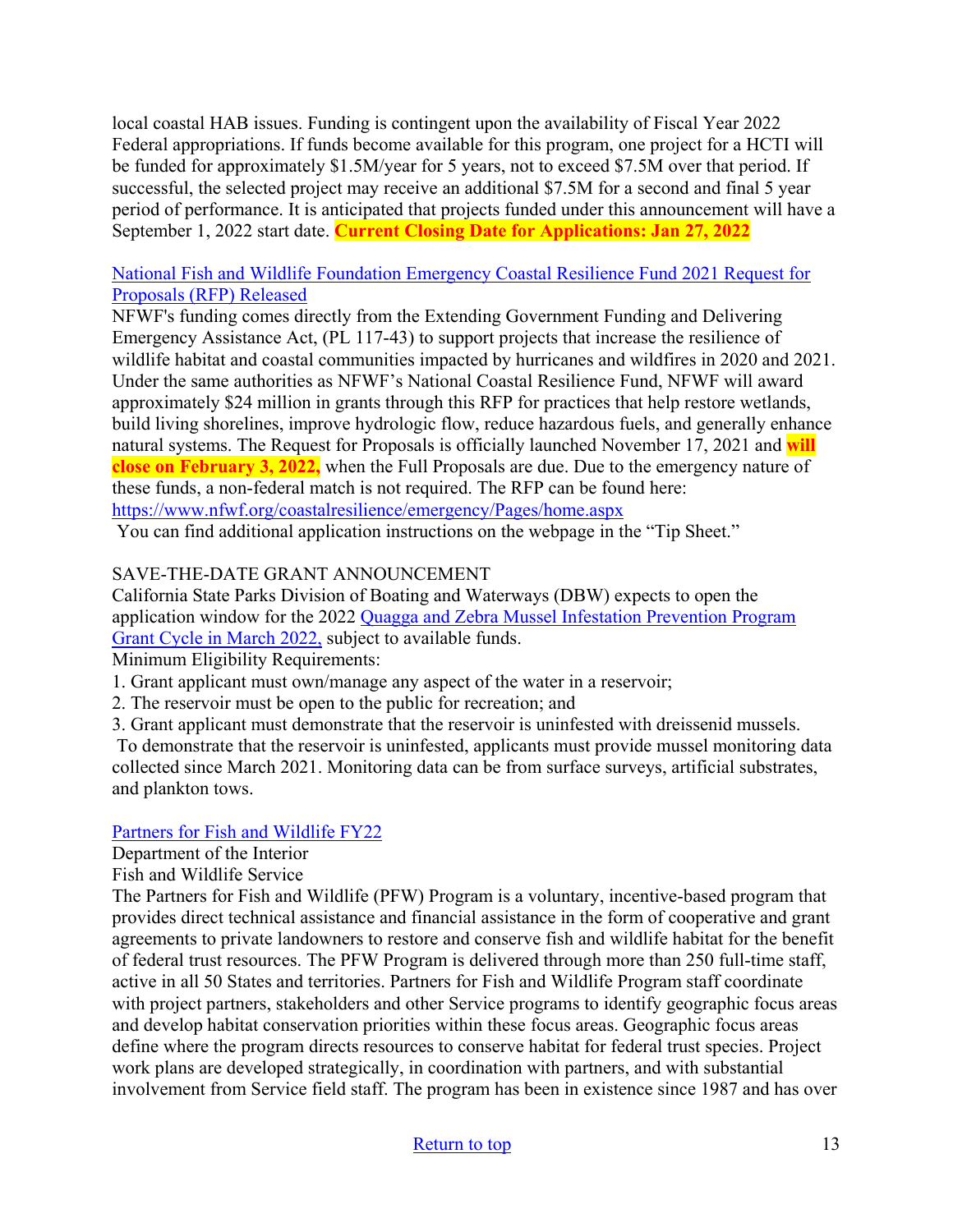<span id="page-13-0"></span>30 years of successful delivery. Project selection will seek to align or support the Secretary's priorities. It also advance the Department of the Interior's mission, U.S. Fish and Wildlife Service's mission, and PFW's mission, promote biological diversity, and based upon sound scientific biological principles. Program strategic plans inform the types of projects funded under this opportunity.

## **FEDERAL/STATE/PROVINCIAL LEGISLATION, RULES, ACTIONS**

## **Advocacy:**

## **State/Province**

## **Judicial**

## **Executive**

[Biden to deliver 1st State of the Union address in March \(1/7/22\)](https://abcnews.go.com/Politics/biden-deliver-1st-state-union-address-march/story?id=82138163) House Speaker Nancy Pelosi has invited President Joe Biden to deliver the State of the Union address -- the first of Biden's presidency -- on Tuesday, March 1, 2022.

#### **Congressional**

[Salmon Research Task Force Act sponsored by Alaska's U. S. Senators \(12/18/21\)](https://www.kinyradio.com/news/news-of-the-north/salmon-research-task-force-to-research-proposed-in-act-sponsored-by-alaskas-senators/)

Alaska U. S. Senators Lisa Murkowski and Dan Sullivan have introduced the Alaska Salmon Research Task Force Act. The legislation would form a panel of Alaska's salmon stakeholders and research experts to study Pacific salmon trends and create a coordinated research strategy for Pacific Salmon in Alaska to support salmon management, according to a joint release. It says a panel of 13 to 19 members is envisioned.

[Gearing Up For The Next WRDA \(1/6/21\)](https://www.politico.com/newsletters/morning-energy/2022/01/06/democrats-momentum-play-799696) 

The House Transportation Water Resources and Environment Subcommittee will [meet next](https://go.politicoemail.com/?qs=bb37a4f17305f2a3dadc6768931b74509ec93366ea86468f5ade10daf576af41f12643458380998eb9793a6eb968e86d)  [Wednesday](https://go.politicoemail.com/?qs=bb37a4f17305f2a3dadc6768931b74509ec93366ea86468f5ade10daf576af41f12643458380998eb9793a6eb968e86d) [1/12/22] to go over proposals for this year's Water Resources Development Act. The legislation's 2020 iteration invested in waterway infrastructure and community resilience and outlined oversight measures for the U.S. Army Corps of Engineers. The [Senate Environment](https://www.epw.senate.gov/public/index.cfm/hearings?ID=6A280AE4-5D19-401F-BF83-A7DE5B6F7EDF)  [and Public Works Committee](https://www.epw.senate.gov/public/index.cfm/hearings?ID=6A280AE4-5D19-401F-BF83-A7DE5B6F7EDF) is also meeting Wednesday for an oversight hearing on the USACE's current water infrastructure projects. The hearing will probe into any legislative action that could help the Corps carry out its work.

## **APPROPRIATIONS**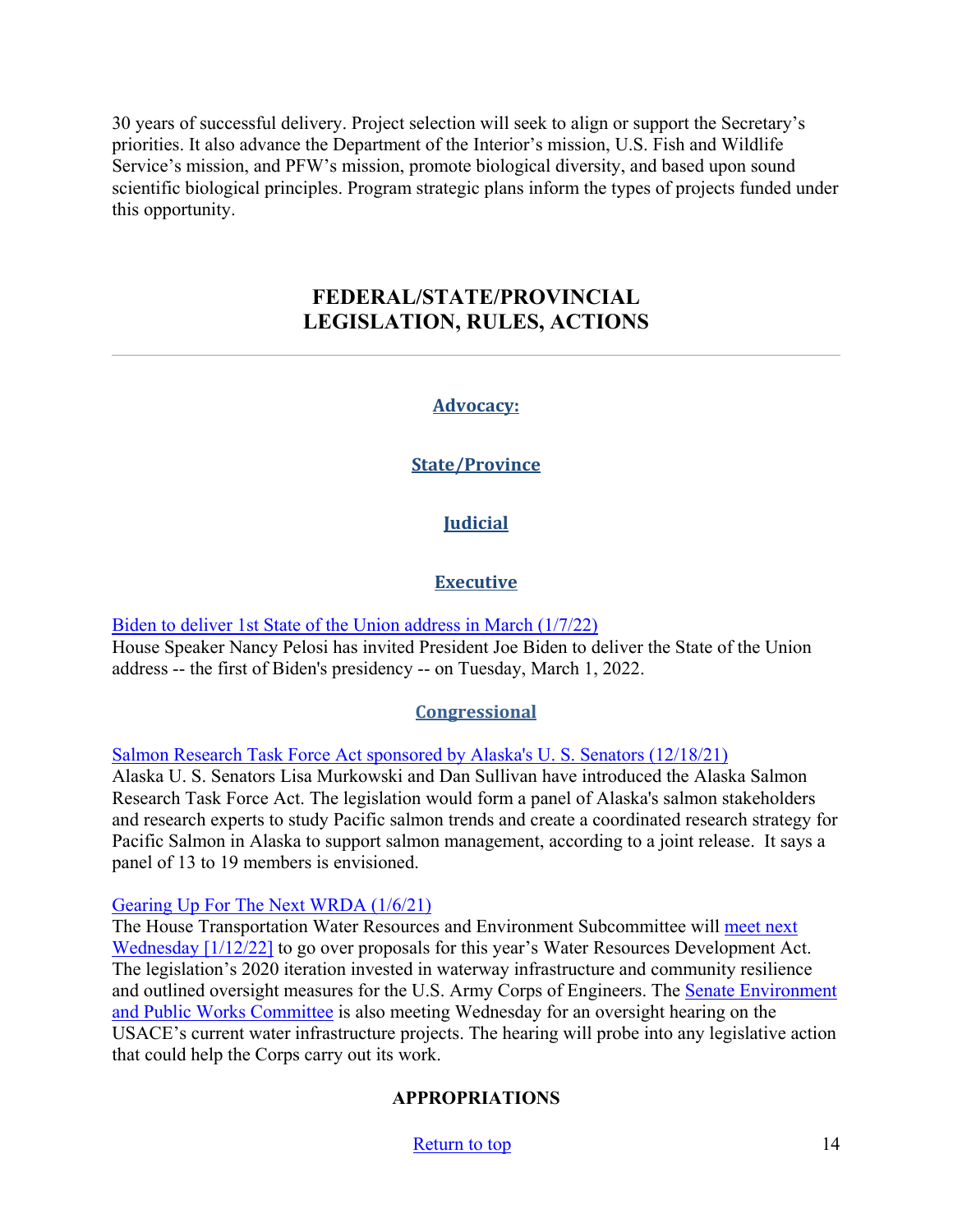#### [It's 2022. How does the BBB look now? \(1/3/22\)](https://www.politico.com/newsletters/weekly-tax/2022/01/03/its-2022-how-does-the-bbb-look-now-799633)

**NEW YEAR, SO NOW WHAT?** It's now been more than two weeks since Sen. [Joe Manchin](https://cd.politicopro.com/member/151825) (D-W.Va.) basically pulled the plug on the version of President Joe Biden's Build Back Better agenda that passed the House.

**An AIS federal legislative table is posted on the web on the** [www.westernais.org](http://www.westernais.org/) **website. Go to<https://www.westernais.org/federal-provincial-regulations> and see** *AIS Legislative Tracker*

# <span id="page-14-0"></span>**TRAININGS, WEBINARS, CONFERENCES AND MEETINGS**

## **Archived Materials**

## **Events: Webinars, Trainings, Conferences and Meetings**

## **Watercraft Inspection Training**

Level 1 Virtual Training - February 22-23, 2022 (2 days) 8am-noon PST; [\[Register Here\]](https://us02web.zoom.us/meeting/register/tZYrfuCsqD4qHNE2BOiqfC0RIGgYVmJwGHlD) Level 1 Virtual Training - March 22-23, 2022 (2 days) 8am-noon PST; [\[Register Here\]](https://us02web.zoom.us/meeting/register/tZcpcO-hpz8jGNJ6Weax-__pDobzlIzmahMU) -

Level 2 Virtual Training - February 22-24, 2022 (3 days) 8am-noon PST; [\[Register Here\]](https://us02web.zoom.us/meeting/register/tZYrfuCsqD4qHNE2BOiqfC0RIGgYVmJwGHlD) Level 2 Virtual Training - March 22-24, 2022 (3 days) 8am-noon PST; [\[Register Here\]](https://us02web.zoom.us/meeting/register/tZcpcO-hpz8jGNJ6Weax-__pDobzlIzmahMU)

- Level 3 Virtual Training - March 8-10, 2022 (3 days) 8 am to 4 pm PST; [\[Register Here\]](https://us02web.zoom.us/meeting/register/tZIqcOCspjgoGNZwELYrMT8J9RJzGDf94Aza)

For more information go to<https://www.westernais.org/> (under the "Training" tab) or contact Quagga D  $\omega$  (702)236-3814 or quaggadee $\omega$ cox.net

*Because of continued concerns due to COVID-19 upcoming meetings and events listed below may be postponed, cancelled or converted to teleconferencing events. Please check directly with the organizers of these events for the most up-to-date information.*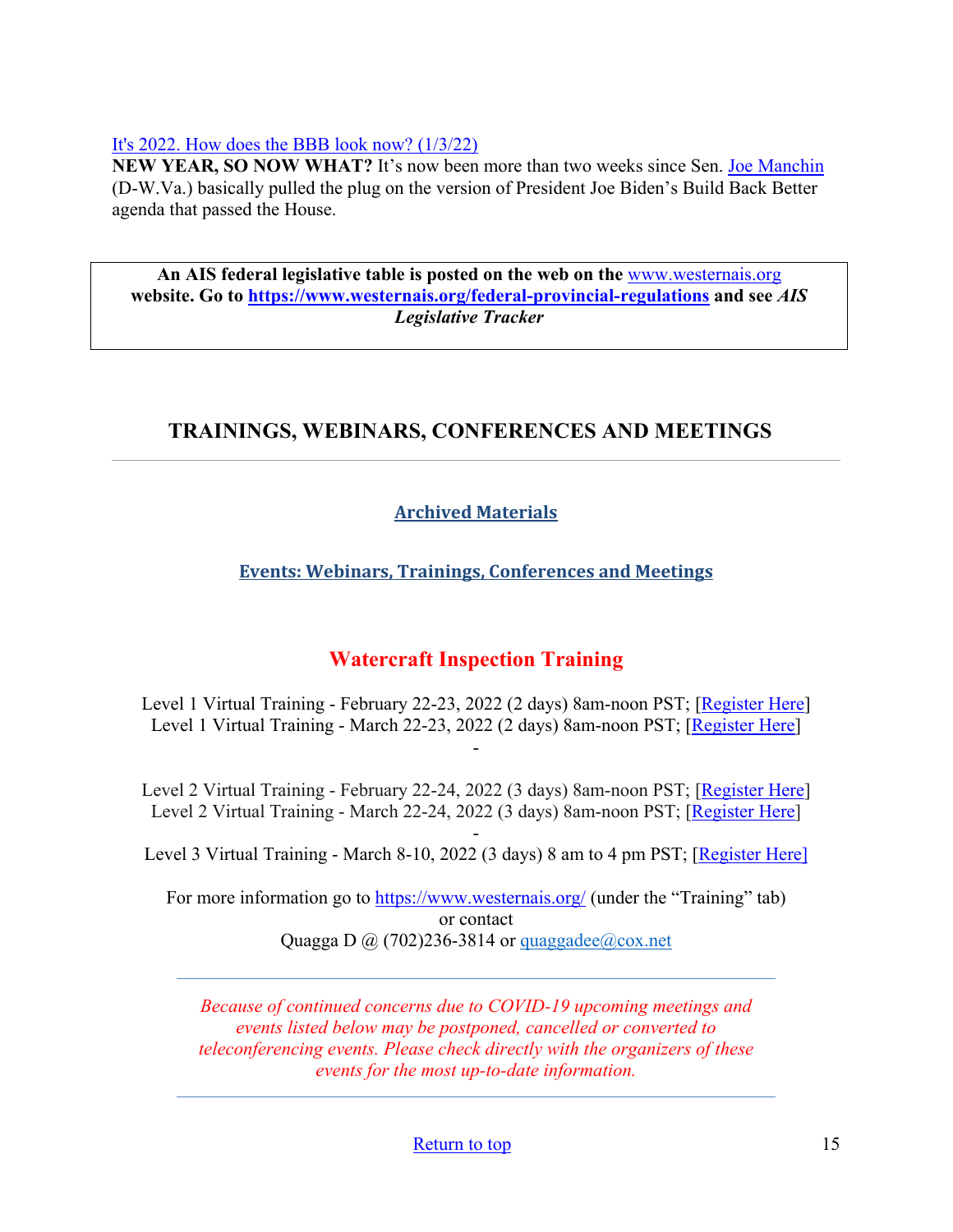# **2022**

## **January**

The next meeting of the 100th Meridian Initiative Columbia River Basin AIS Team will be Tuesday, January 11 and Wednesday, January 12, 2022.Contact Paula Hotaling for further information @ [PHotaling@psmfc.org.](mailto:PHotaling@psmfc.org) See<https://www.westernais.org/coordination>for past meeting minutes and presentations. **\*\*\*Updated Agenda Posted \*\*\*\*** 

[Oregon Invasive Species Council Virtual Meeting](https://www.oregoninvasivespeciescouncil.org/meetings) January 11, 2022 | 1:00 - 4:30 PM

## [Ballast Water Webinar Week:](https://www.rivieramm.com/events/ballast-water-webinar-week-5)

Beginning Tuesday 18 January, Riviera will be holding a series of webinars focused on deadlines, commissioning tests and shipowner requirements for 2022 and 2023. Each webinar is meticulously researched and speaks to a key industry challenge, headache or opportunity.

- BMWS 2022 and 2024 deadlines: what every operator needs to know
- Ballast water reception and treatment as a service in US waters
- Out of commission: how to respond to a negative BWMS commissioning test
- What shipowners want and need from the BWMS industry and its regulators in 2022

January 19, 1 p.m. CT - [History and Effectiveness of Injurious Wildlife Listing under the "Lacey](https://us02web.zoom.us/webinar/register/WN_CWioD48QTUKCGxz1rZxryw?utm_medium=email&utm_source=govdelivery)  [Act"](https://us02web.zoom.us/webinar/register/WN_CWioD48QTUKCGxz1rZxryw?utm_medium=email&utm_source=govdelivery) Presented by: Susan Jewell Injurious Wildlife Listing Coordinator, U.S. Fish and Wildlife Service

Canadian Council on Invasive species presents: [National Phragmites Conference](https://canadainvasives.ca/registration-is-now-open-for-canadas-1st-national-phragmites-conference/) January 20th, 2022; Virtual Event 11am – 4 pm EST

Michigan Invasive Species Program's NotMISpecies Webinar Series: January 25, 2022, 9:00 a.m. to 10:00 a.m. ET - [Dive into the gene pool: Using environmental](https://register.gotowebinar.com/register/2578339792420598797?utm_medium=email&utm_source=govdelivery)  [DNA to detect invasive species](https://register.gotowebinar.com/register/2578339792420598797?utm_medium=email&utm_source=govdelivery)

Invasive Mussel Collaborative Webinar: [The role of dreissenid mussels in nutrient cycling](https://invasivemusselcollaborative.net/event/webinar-role-of-dreissenid-mussels-in-nutrient-cycling/?utm_source=IMC+Webinars&utm_campaign=eef041c1b0-Invasive_Mussel_Collaborative_Webinar_1_19_2018_CO&utm_medium=email&utm_term=0_74dcc4f2ea-eef041c1b0-128742353) January 25, 11:00 a.m. – 12:30 p.m. ET. Presenters Sergei Katsev, University of Minnesota-Duluth and Derek Schlea, LimnoTech will present the latest research on the role dreissenid mussels play in nutrient cycling.

Minnesota Aquatic Invasive Species Research Center **January 27, 2022, 2- 3 pm EST - [Can](https://lnks.gd/l/eyJhbGciOiJIUzI1NiJ9.eyJidWxsZXRpbl9saW5rX2lkIjoxMTUsInVyaSI6ImJwMjpjbGljayIsImJ1bGxldGluX2lkIjoiMjAyMTEyMjAuNTA1ODEzMTEiLCJ1cmwiOiJodHRwczovL3NlYWdyYW50LnVtbi5lZHUvZXZlbnRzL2Nhbi1zbWFsbC1zY2FsZS1yZW1vdmFsLWh5YnJpZC1jYXR0YWlsLWltcHJvdmUtZmlzaC1oYWJpdGF0P3V0bV9tZWRpdW09ZW1haWwmdXRtX3NvdXJjZT1nb3ZkZWxpdmVyeSJ9.ROihnwHFek3ZpKZlgDX5yA5arcpiAUsm3e40LiW3wdg/s/955051654/br/123415836861-l)  [small-scale removal of hybrid cattail improve fish habitat?](https://lnks.gd/l/eyJhbGciOiJIUzI1NiJ9.eyJidWxsZXRpbl9saW5rX2lkIjoxMTUsInVyaSI6ImJwMjpjbGljayIsImJ1bGxldGluX2lkIjoiMjAyMTEyMjAuNTA1ODEzMTEiLCJ1cmwiOiJodHRwczovL3NlYWdyYW50LnVtbi5lZHUvZXZlbnRzL2Nhbi1zbWFsbC1zY2FsZS1yZW1vdmFsLWh5YnJpZC1jYXR0YWlsLWltcHJvdmUtZmlzaC1oYWJpdGF0P3V0bV9tZWRpdW09ZW1haWwmdXRtX3NvdXJjZT1nb3ZkZWxpdmVyeSJ9.ROihnwHFek3ZpKZlgDX5yA5arcpiAUsm3e40LiW3wdg/s/955051654/br/123415836861-l)** Join University of Minnesota Sea Grant Fisheries and Aquaculture Extension Educator Amy Schrank for a webinar about cattail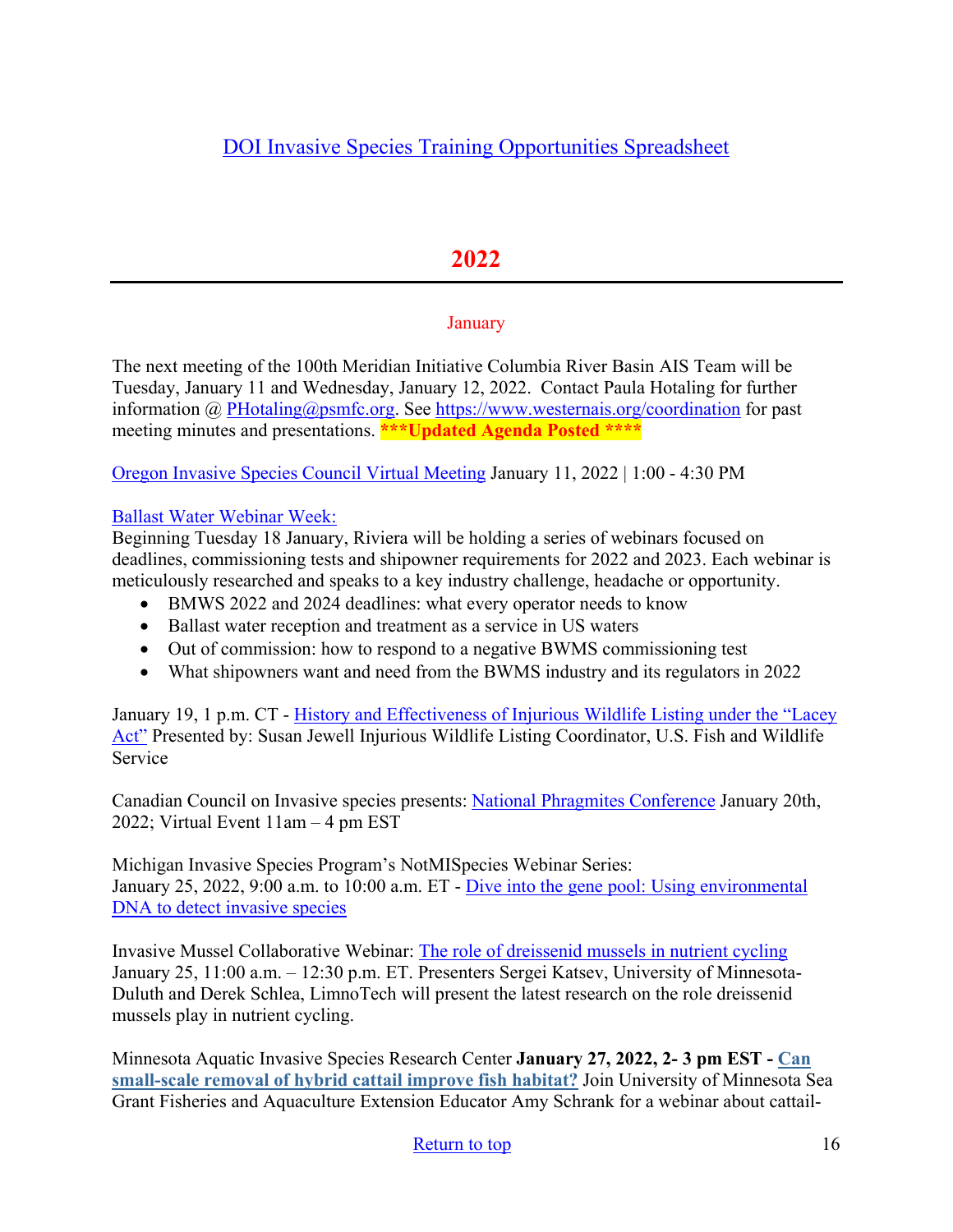dominated shorelines. Learn about why cattails are so abundant on Minnesota shorelines and how they impact Minnesota lakes. Through research, the goal is to determine whether smallscale removal of hybrid cattail can increase water quality and plant diversity and benefit lake fish communities. Visit the Minnesota Sea Grant [Cattail-Dominated Shorelines](https://seagrant.umn.edu/programs/fish-food-and-aquaculture-program/cattail-dominated-shorelines) project page for information.

## February

[Invasive Species Centre: Annual Invasive Species Forum.](https://www.invasivespeciescentre.ca/events/ontario-invasive-species-forum/?utm_medium=email&utm_source=govdelivery) The virtual 2022 Invasive Species Forum is taking place on February 1-3, 2022. The theme is Action, Innovation, and Outreach. The Invasive Species Forum is an annual event that brings attention to invasive species issues, research, and advances in prevention and management occurring across Canada, and in neighbouring U.S. States. The Invasive Species Forum will showcase speakers from around the world, on a diverse array of topics

[2022 Midwest Fish and Wildlife Conference,](http://www.midwestfw.org/html/call-for-symposia.shtml) February 13-16, Des Moines IA

## [INVASIVES 2022 Virtual Forum & AGM](https://pheedloop.com/invasives2022/site/home/)

February 15, 2022 - February 17, 2022

The INVASIVIES Annual Forum & AGM is an exciting opportunity for non-profit organizations, government staff, Indigenous leaders, industry, stewardship groups, academics and more from across the Pacific Northwest region and beyond, to network and share their knowledge and expertise about invasive species. Everyone is welcome.

The INVASIVES 2022 Forum will incorporate a variety of workshops, keynote presentations, plenary and speedy sessions along with plenty of opportunities for networking throughout the event. See what was posted during last year's forum, INVASIVES 2021, on social media by searching the event hashtag #INVASIVES2021

Michigan Invasive Species Program's NotMISpecies Webinar Series: February 16, 2022, 9:00 a.m. to 10:00 a.m ET. - [The AIS-Team: Conservation officers on a](https://register.gotowebinar.com/register/4837962631337528333?utm_medium=email&utm_source=govdelivery)  [mission to prevent invasive species](https://register.gotowebinar.com/register/4837962631337528333?utm_medium=email&utm_source=govdelivery)

[National Invasive Species Awareness Week](https://www.nisaw.org/?utm_medium=email&utm_source=govdelivery) February 28, 2022 – March 4, 2022

#### March

11th [Annual Columbia Gorge Invasive Species & Exotic Pest Workshop](https://extension.oregonstate.edu/events/2022-invasive-species-exotic-pest-workshop-save-date)

We are excited to announce that our annual invasive species symposium is scheduled for March 3rd, 2022! It will be co-hosted by the Columbia Gorge Cooperative Weed Management Area (CWMA), USDA Animal and Plant Health Inspection Service, the Washington Invasive Species Council, and Washington State University Extension. The event will be held as a webinar, so you will be able to attend from the comfort of your own home or workspace. We will continue to offer thoughtful